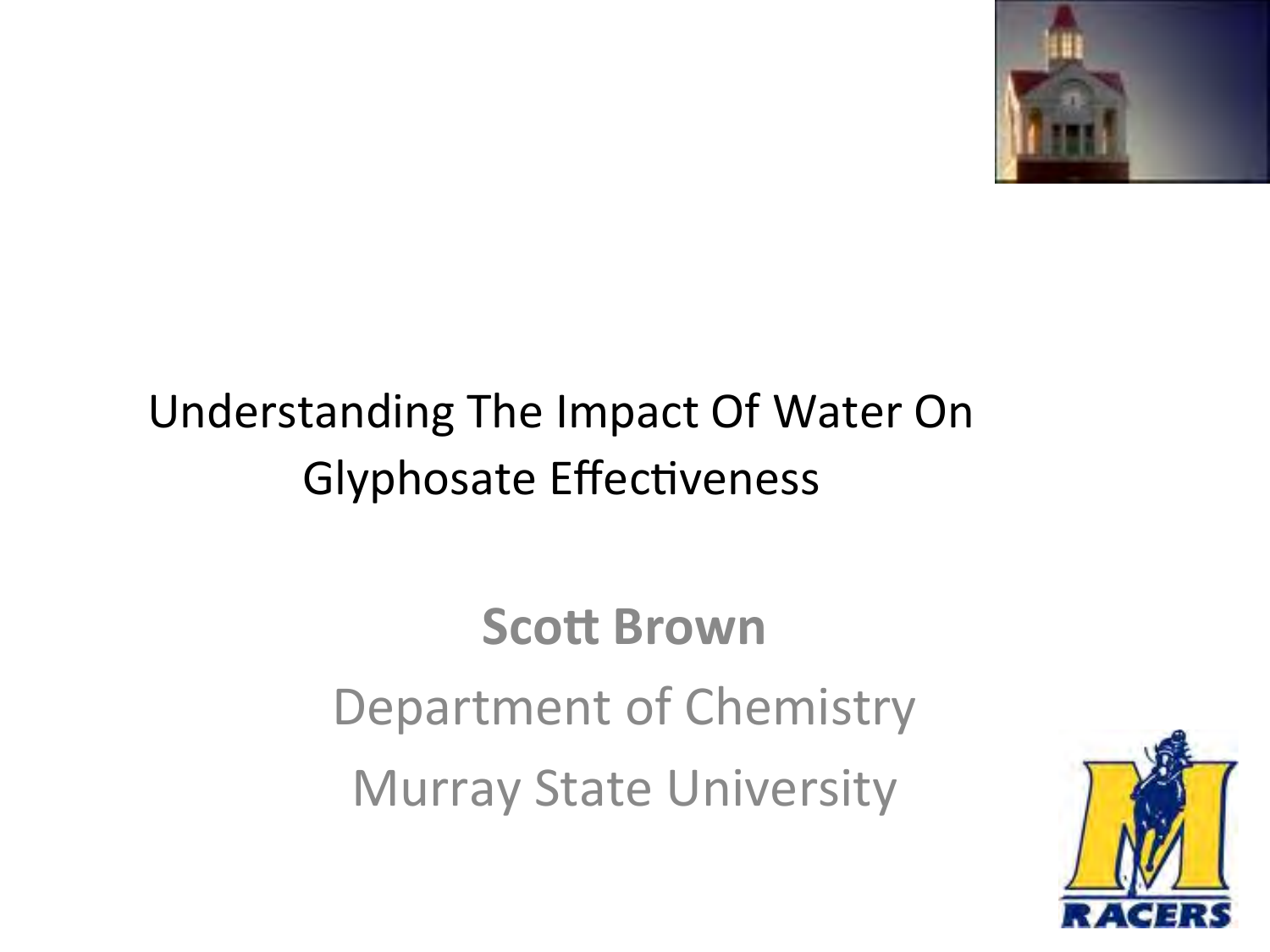



#### No-Till

Structures of Several Herbicides

- Problems with Glyphosate
- Freshmen Chemistry Solubility Rules

Rate of Glyphosate Consumption

- Typical Set up for Spray Supply Sources
- A Better Approach to Managing Water
- Going Beyond Ammonium Sulfate

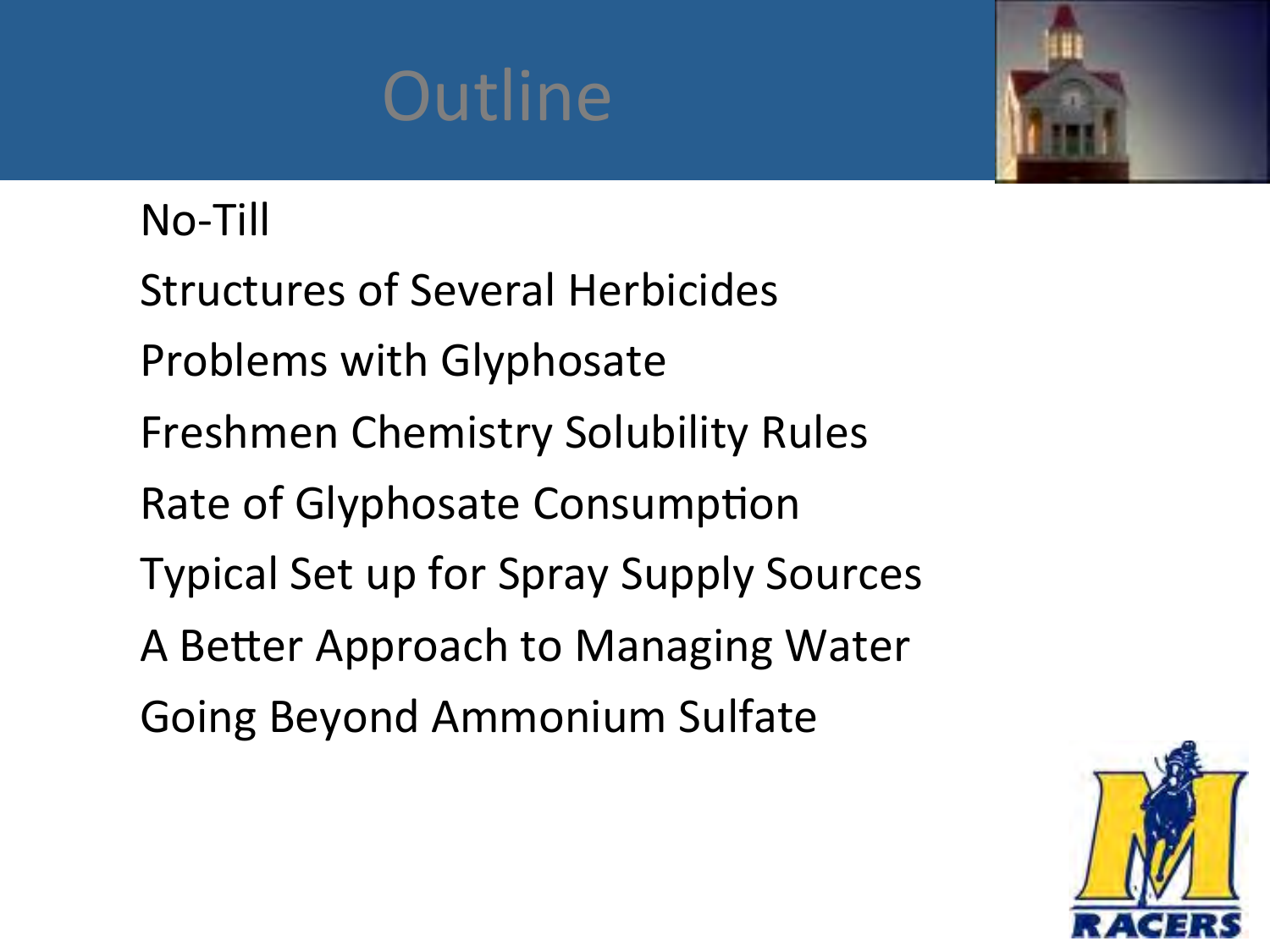



A way of growing crops year to year with minimal to no disturbance of soil.

- The minimal soil disturbance has numerous advantages
- Removal of unwanted vegetation is a launching point for the no-till practice
- Herbicides accomplish this but over the past few years, we have seen resistance of weeds to particular herbicides

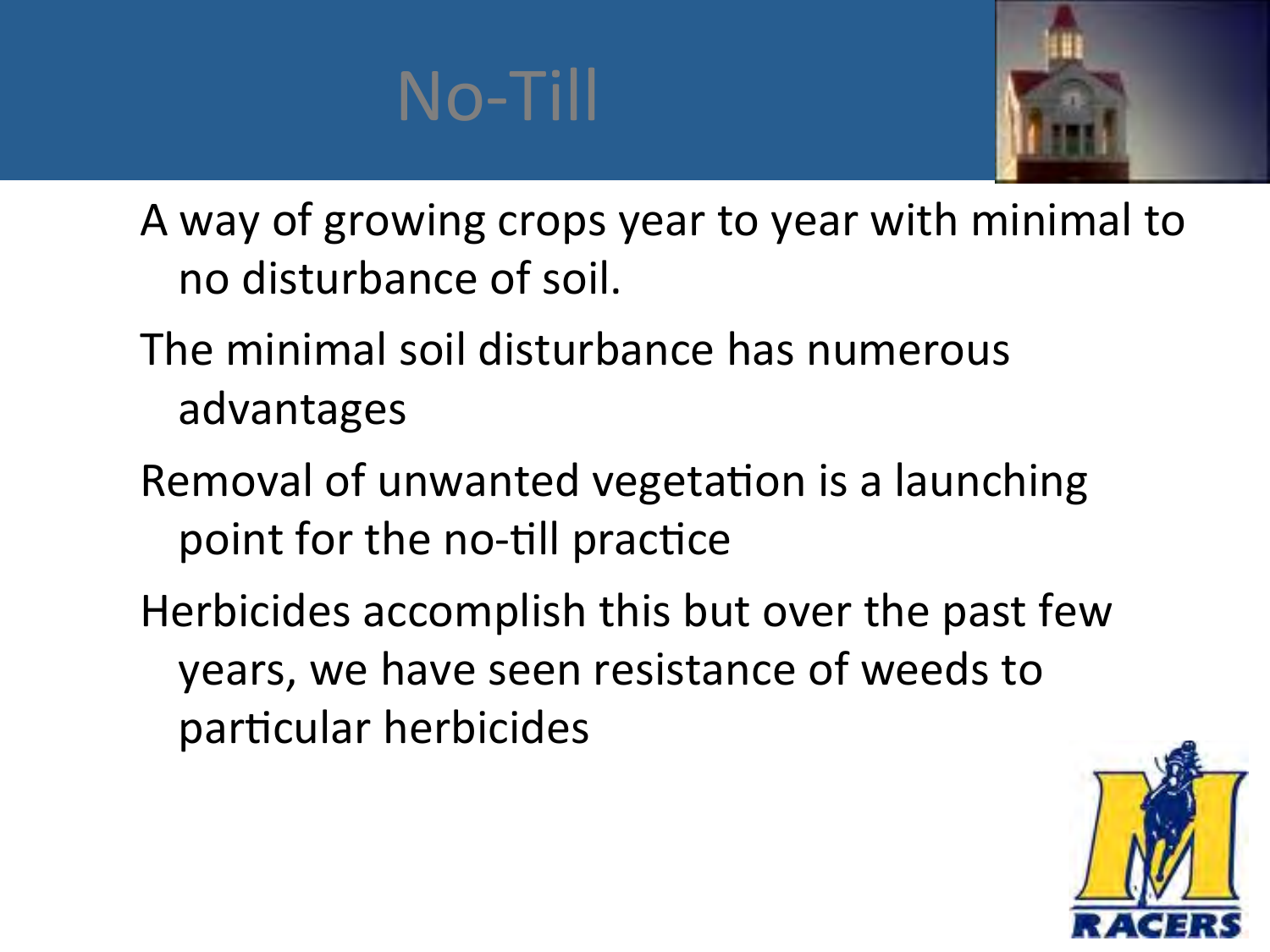### Why Do We Use Herbicides?



- Increased Yield
- Increased Profit
- Rapid Response
- More Effective vegetation removal when compared to manual removal
- You Don't Have to Break Your Back Killing Weeds
- Herbicides kill the plant, tillage can leave plants intact and viable.

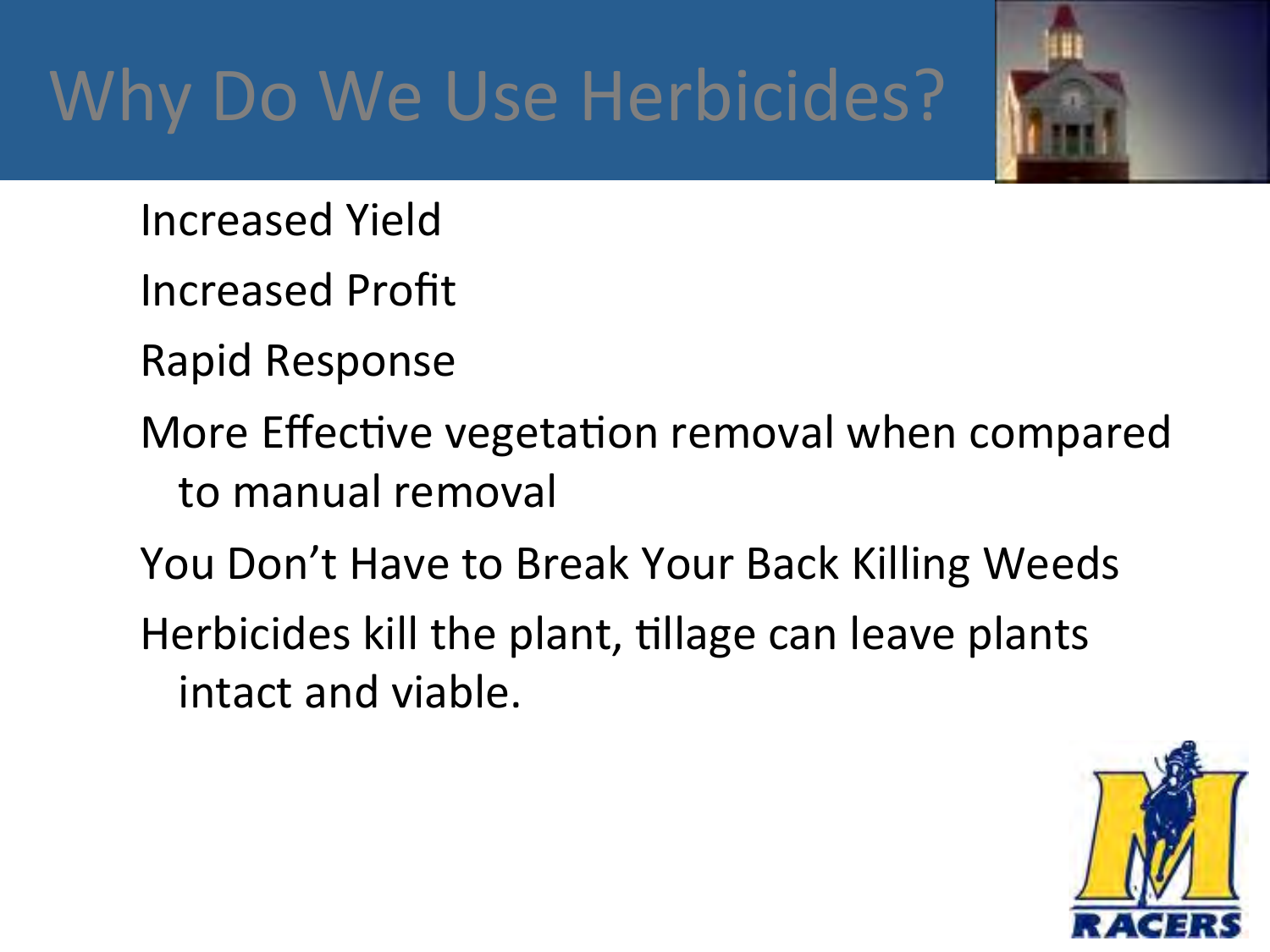### Example Molecules (herbicides)



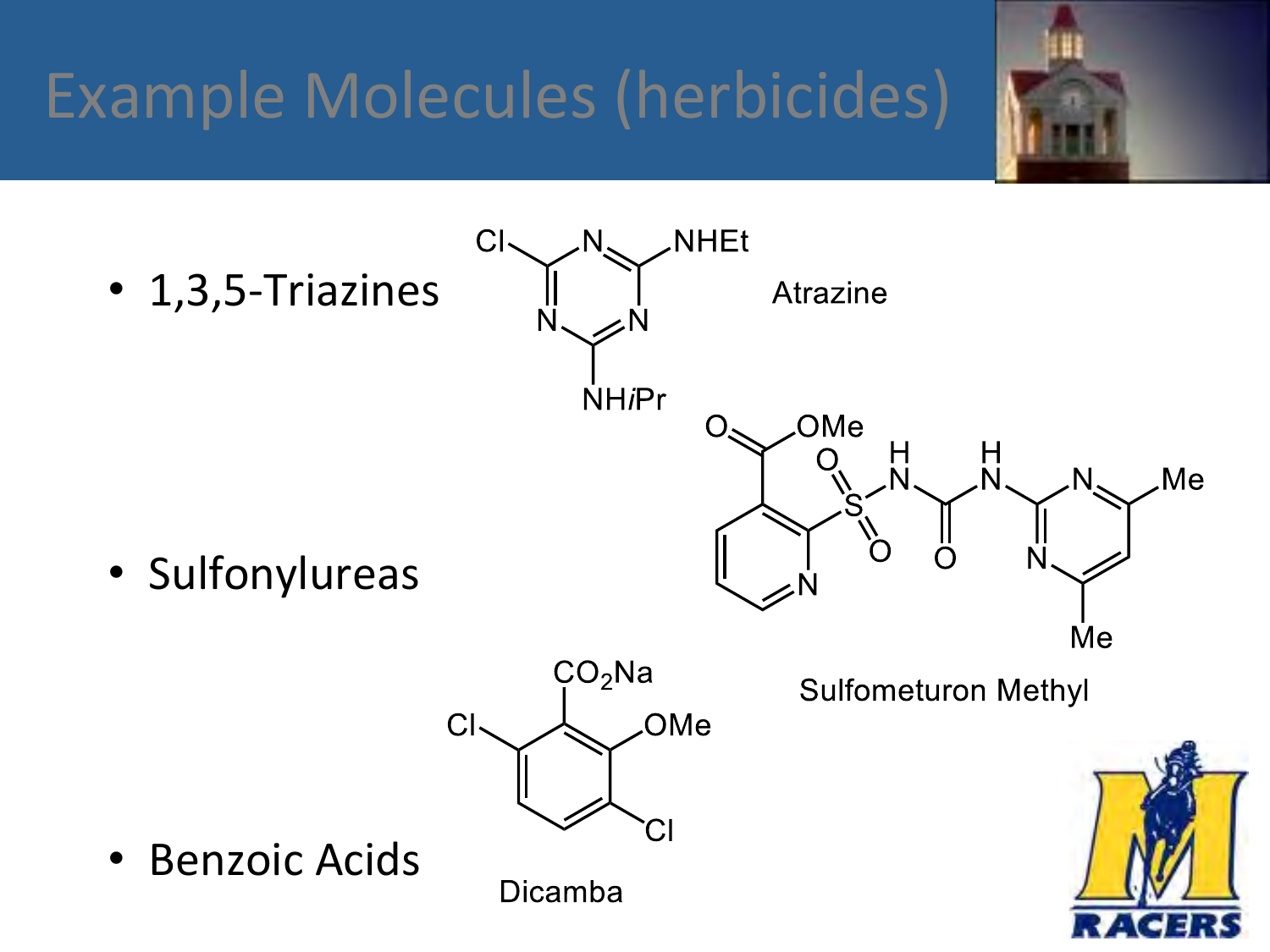### Example Molecules (herbicides)







• Triazols 

Amitrole

**Roberts, T. R.; Huston, D. H.; Lee, P. W.; Nichollos, P. H.; Plimmer, J. R., Metabolic Pathways in Agrochemicals The Royal Society of Chemistry 1998, Part 1** 

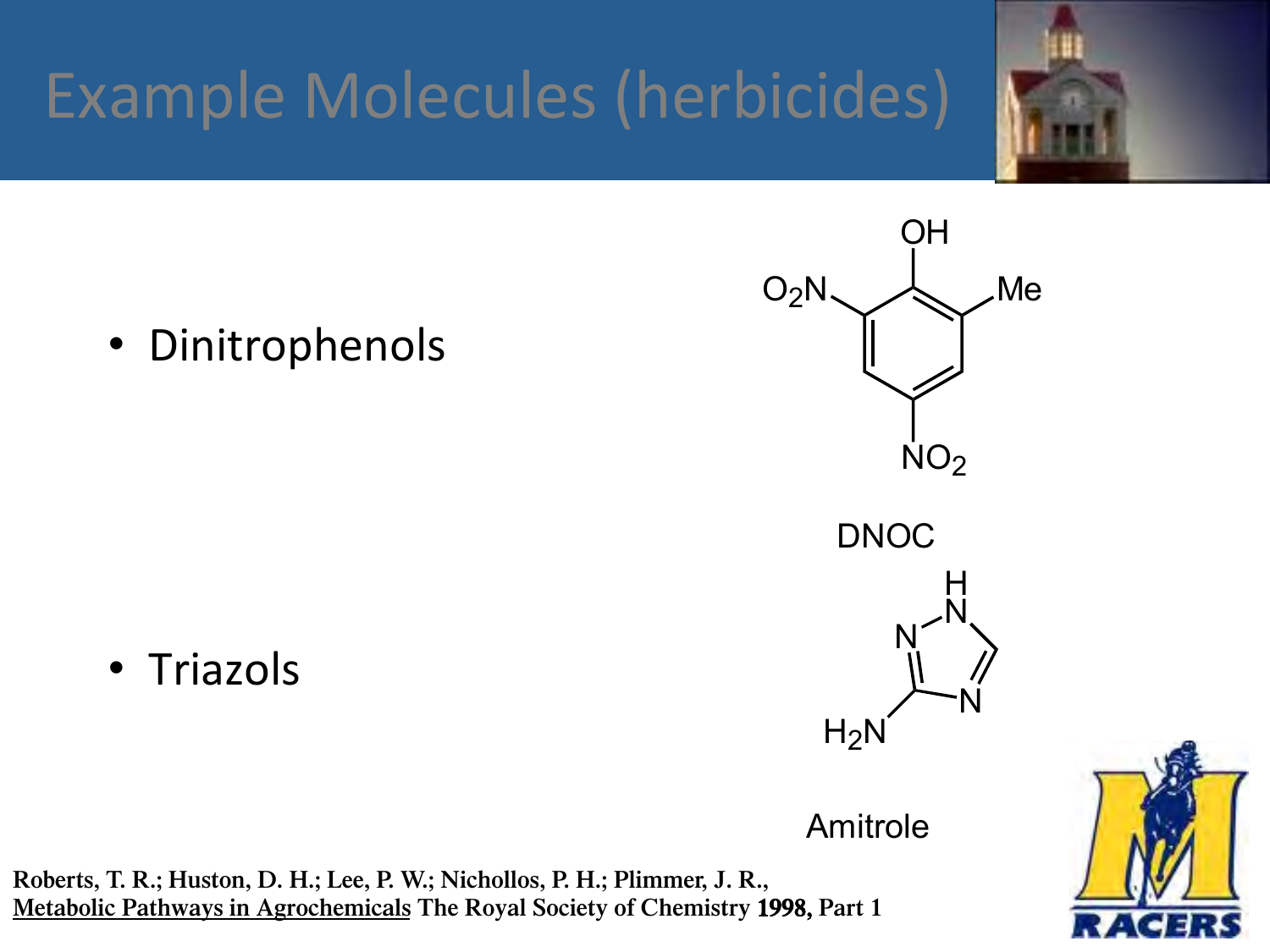### Example Molecules (Herbicides)



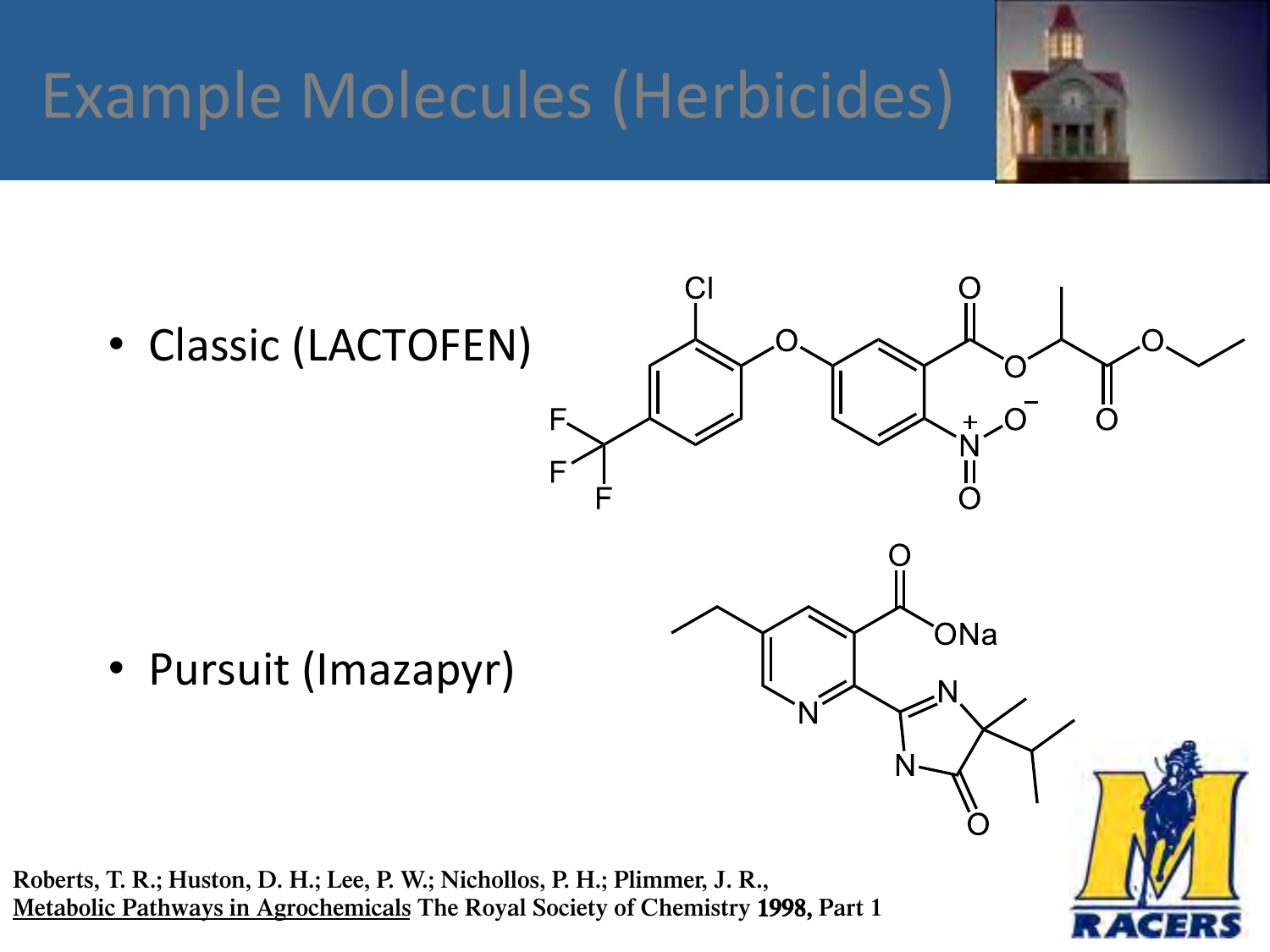

- Round Up®
- Glyphosate



Glyphosate

- Broad spectrum burn down herbicide
- Genetic modification of plants has lead to glyphosate resistance
- #1 herbicide

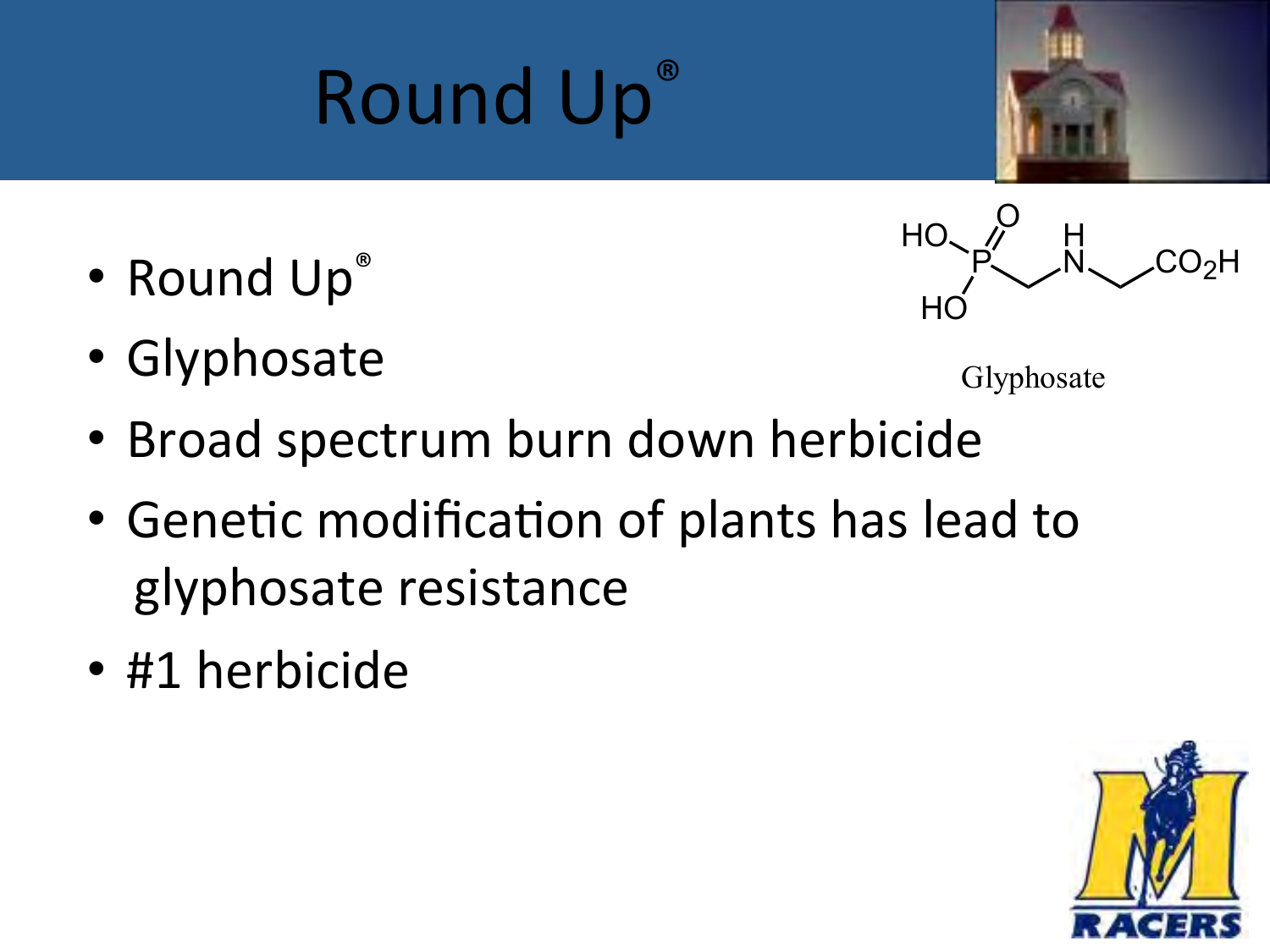# What is the problem with **Glyphosate**



- Being number 1 has caused it be the go to herbicide
	- $-$ "I use glyphosate every pass over the field"
	- $-$  "if glyphosate wont kill it, I don't know what I'll do"
- Several plants are becoming resistant





Glyphosate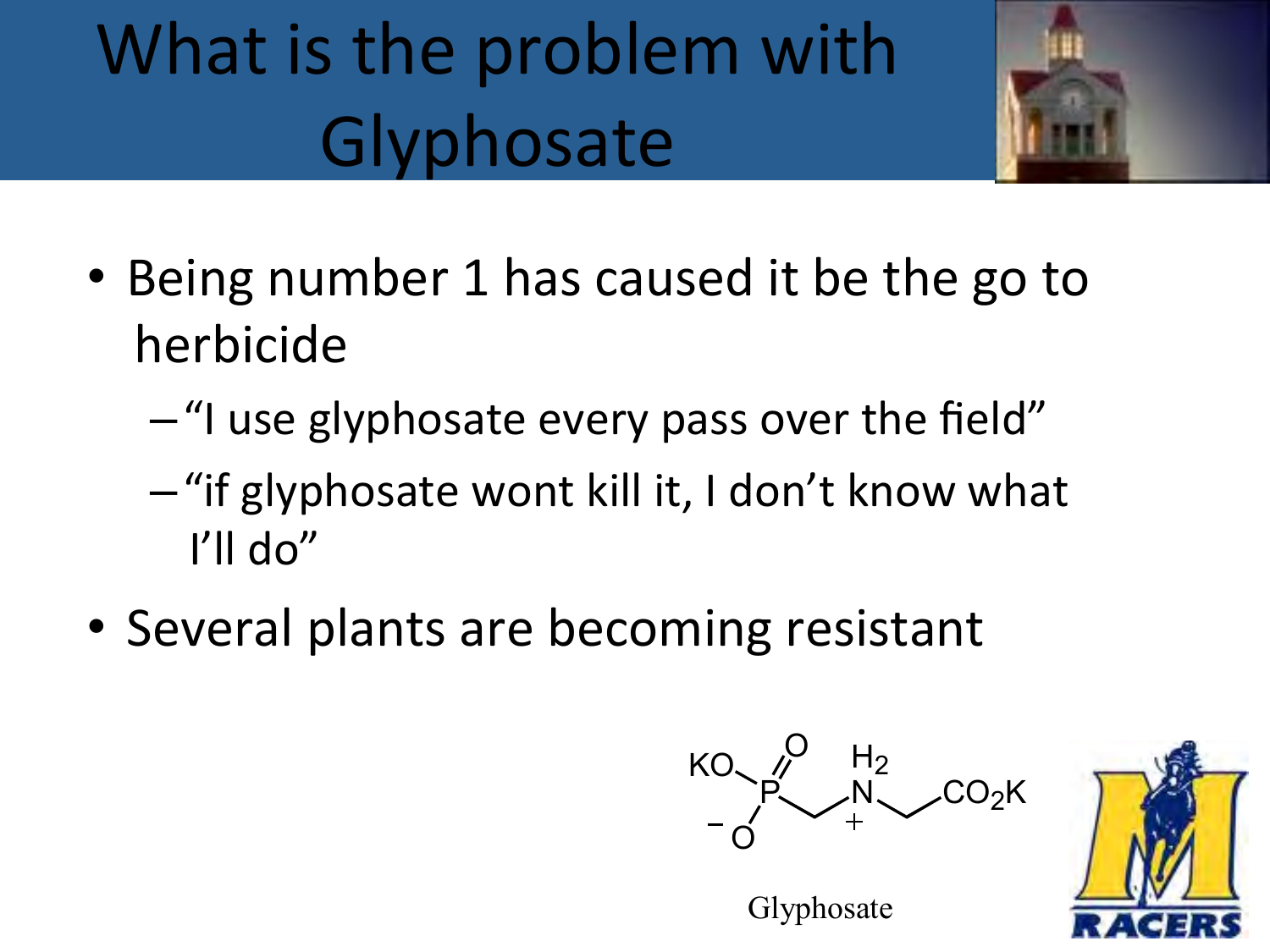# Glyphosate Resistant Plants

- Marestail
- Pigweed
- Waterhemp
- Whats next?
	- –Johnson grass?
	- –Cocklebur?
	- –Ragweed?

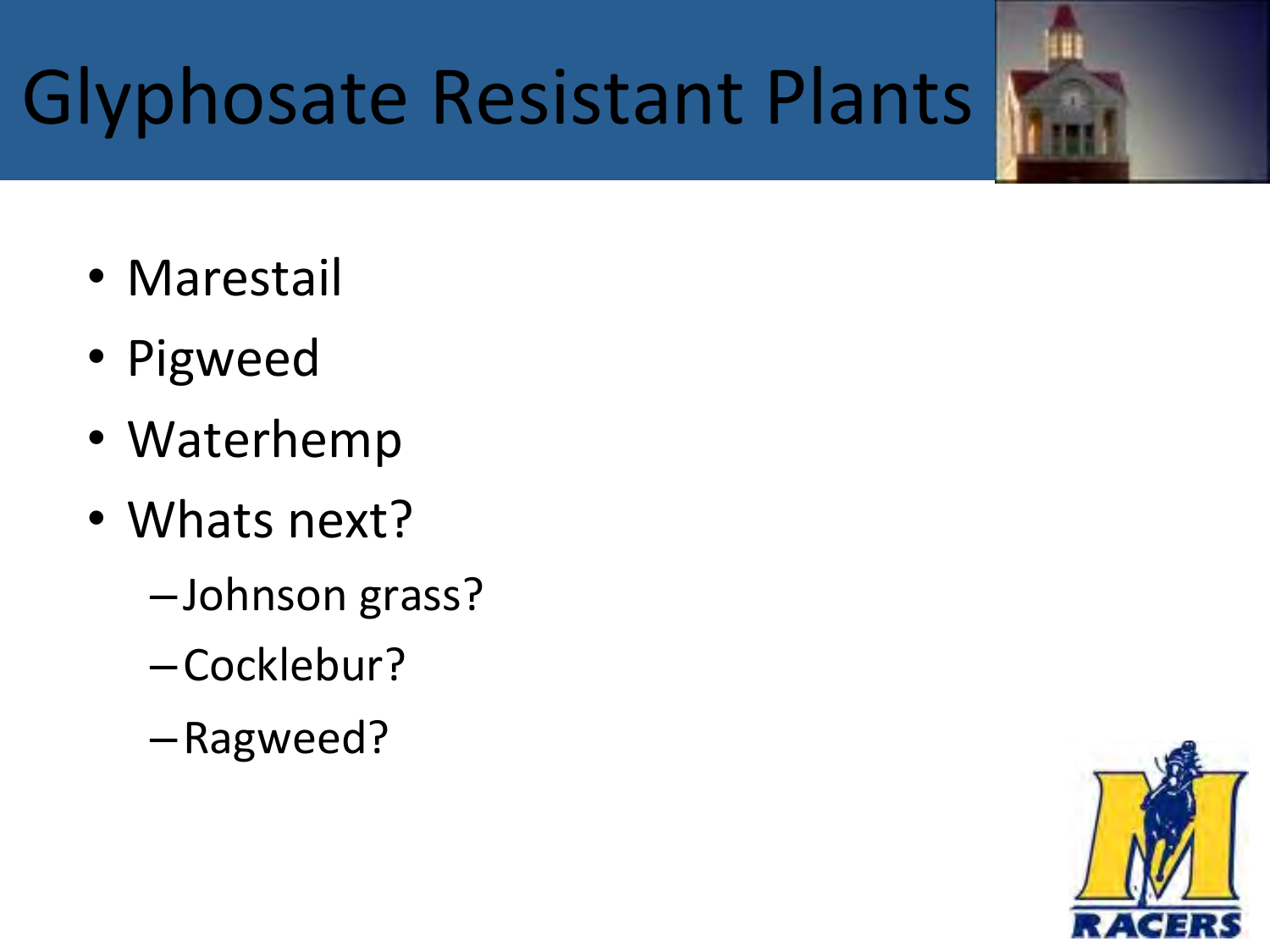# Glyphosate Mode of Action

- Glyphosate is a Metal attractor
	- $-$ It attaches easily to most M<sup>2+</sup> ions (free or in biological systems)
- Glyphosate is a schimate inhibitor
- These schimate enzymes are responsible for synthesis of several amino acids
- These necessary amino acids aid in a plants natural defense mechanisms
- Plant dies

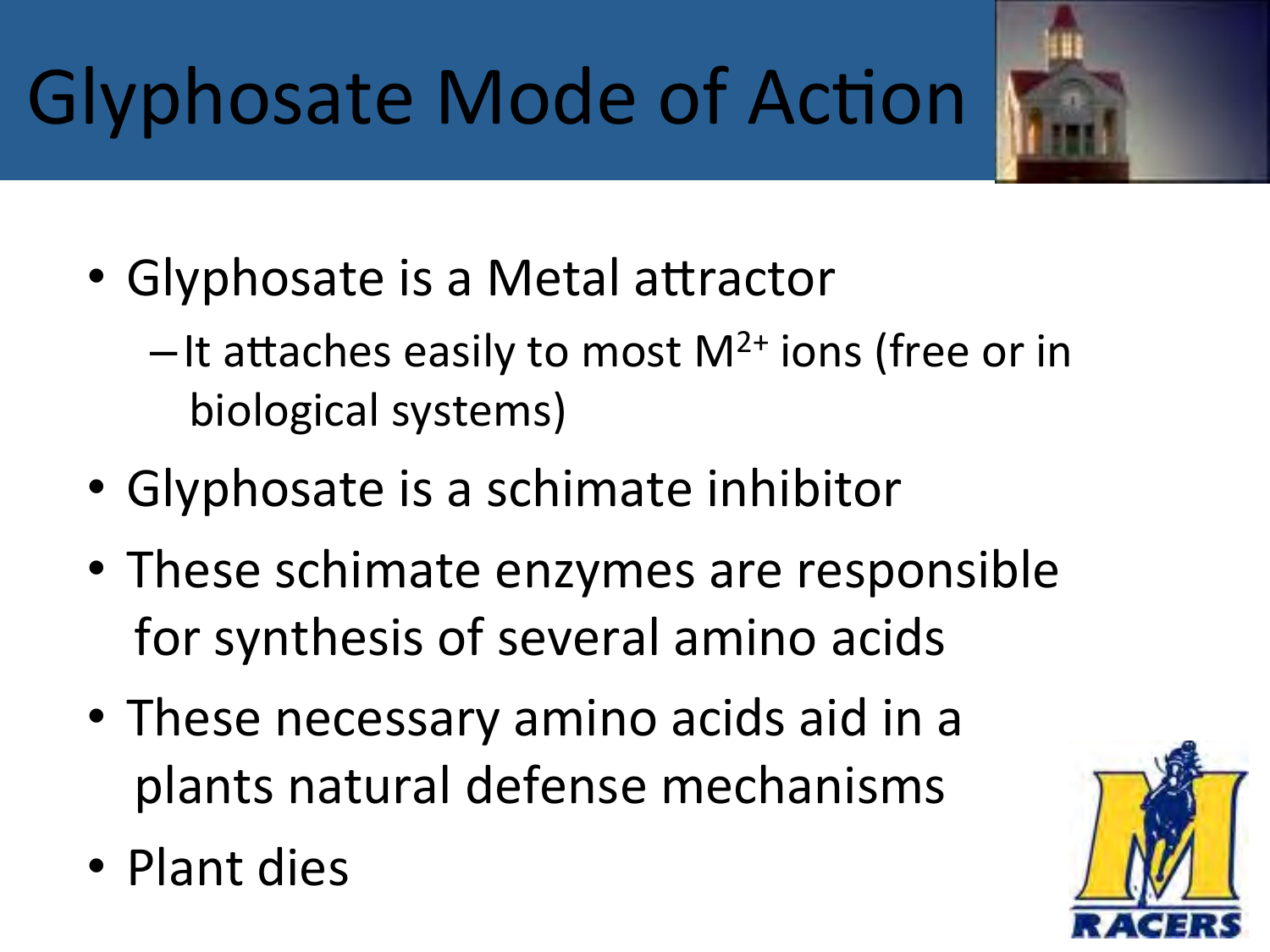# Glyphosate Resistance



- Plants gain the ability to synthesize amino acids other ways
- Plants fight off disease utilizing other methods
- But why have some plants became resistant over night with little pattern or explanation as to why and why not

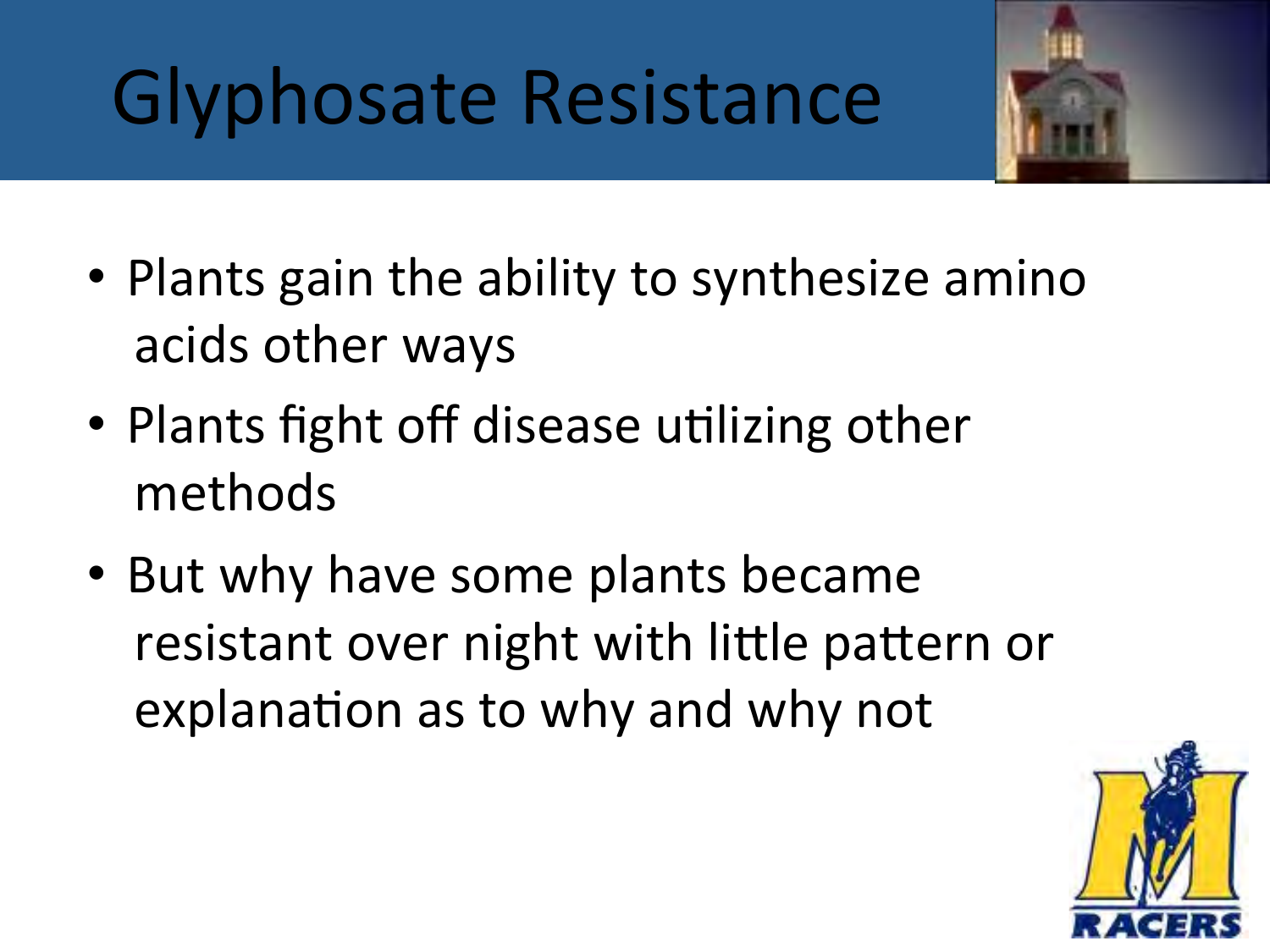# Recommendations Farmers Have Given to Fix the Problem



- Add more water
	- Move from 10 gallons per acre to 20
	- Move from 15 gallons per acre to 25
- Change your nozzels
	- –You need micro-fine droplets
	- $-$  Cone coverage is better than fan
- Buy a new sprayer
	- $-$ Self-propelled do better
	- -Your booms are allowing for too much drift

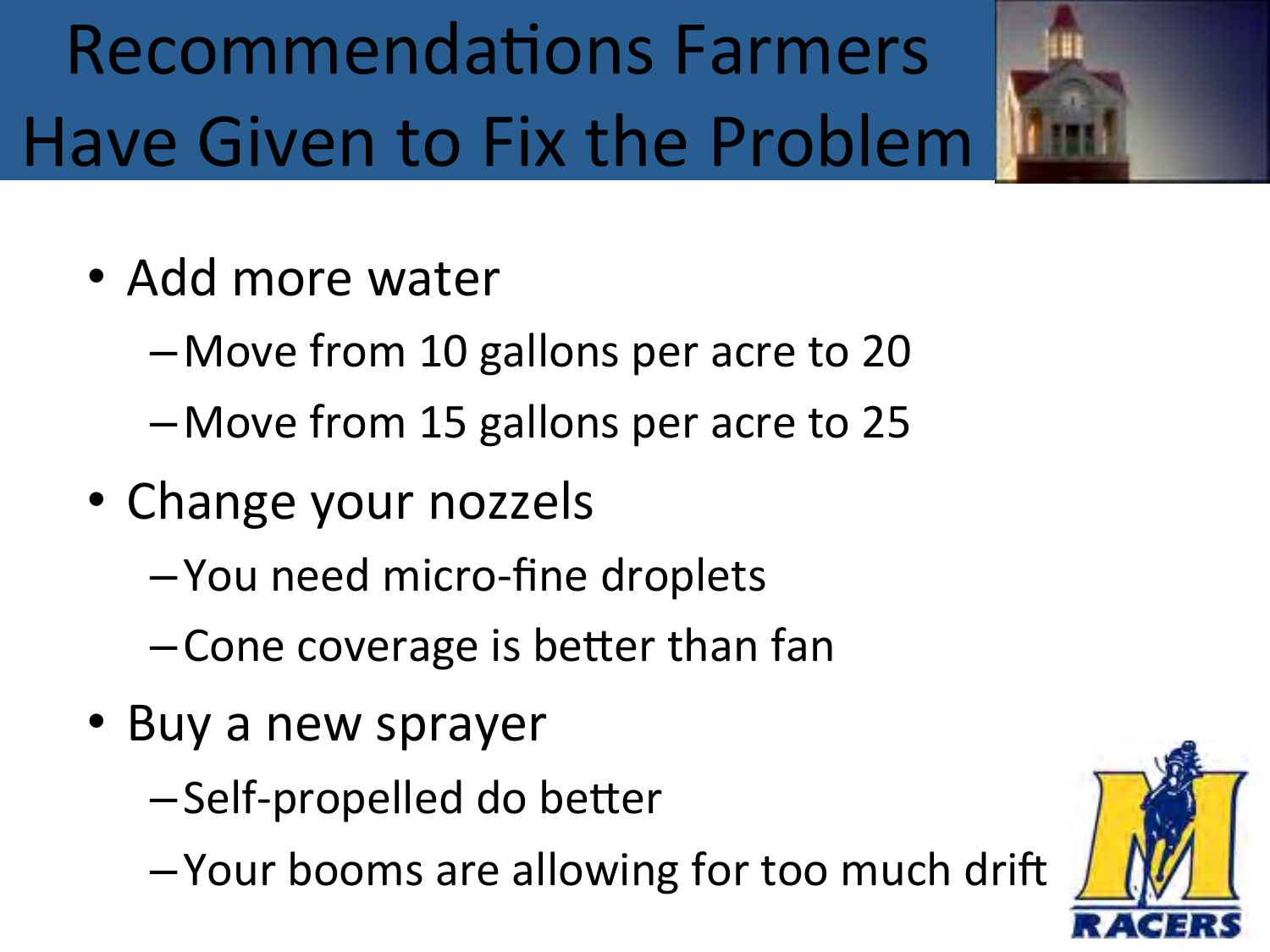# **Growing Trend**



- Regions of the world are showing resistant weeds
- The growing trend I see is in areas of hard water, greater glyphosate resistant is manifested.
- Why is hard water an issue

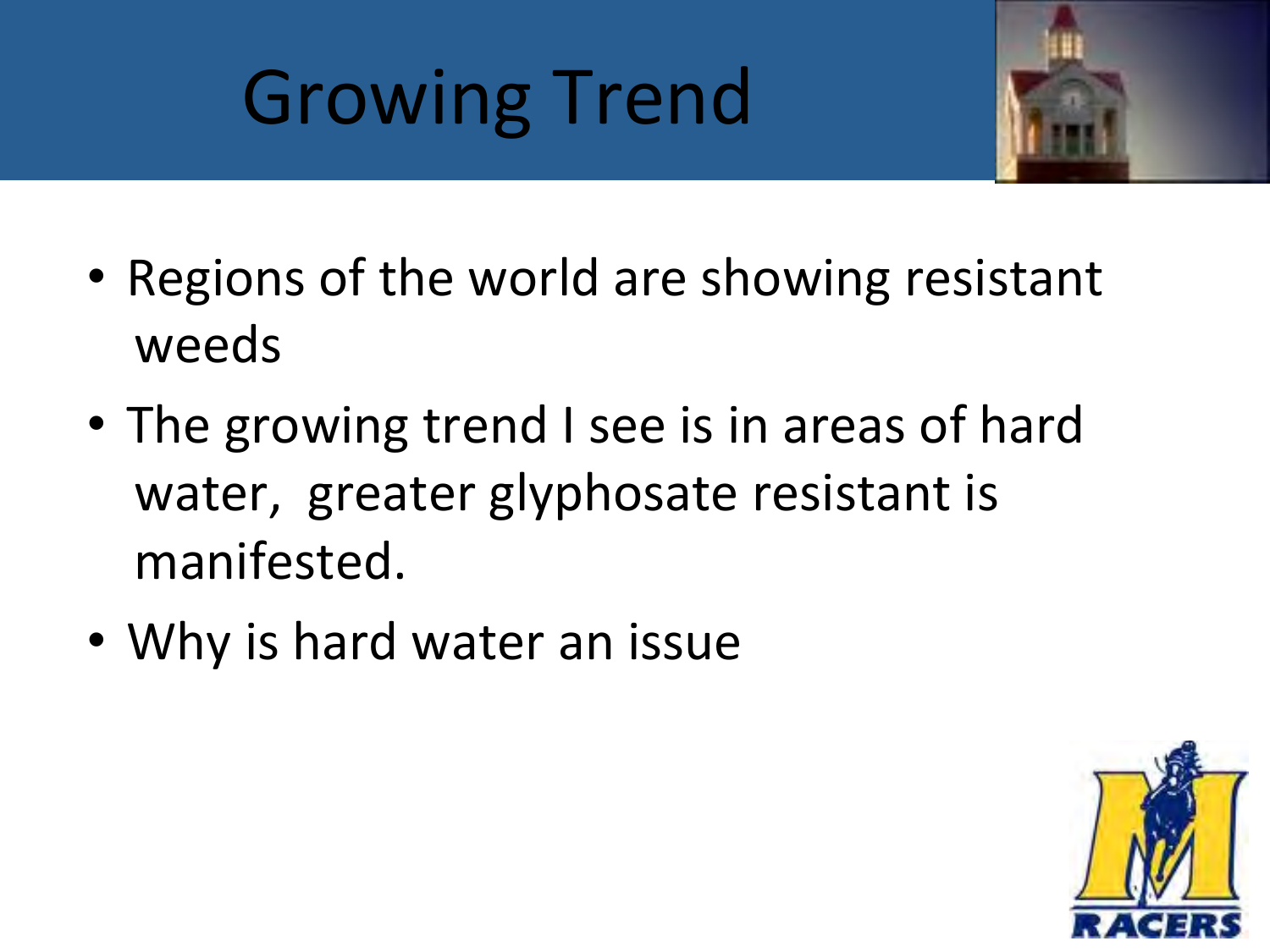### Water Samples



- 5 water samples
- Pick which one you would use.
- Simple solution to your problem
	- –Hardness tester
	- –pH meter

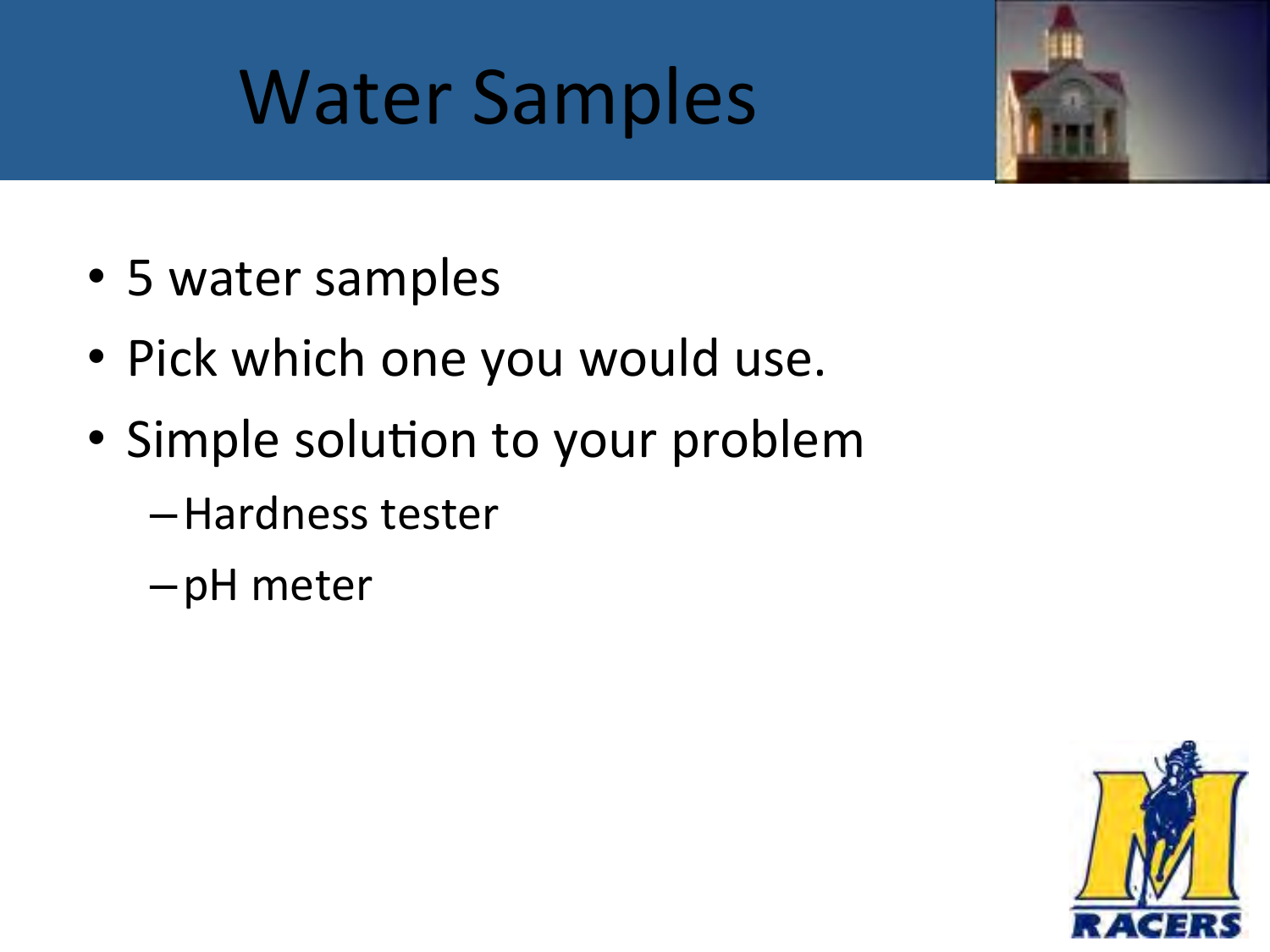# Water Samples cont

- Sample 1
	- –Hardness 71 ppm
	- $-pH<sub>6.3</sub>$
- Sample 2
	- $-194$  ppm
	- $-pH 5.17$
- Sample 3
	- $-921$  ppm
	- $-pH$  4.85

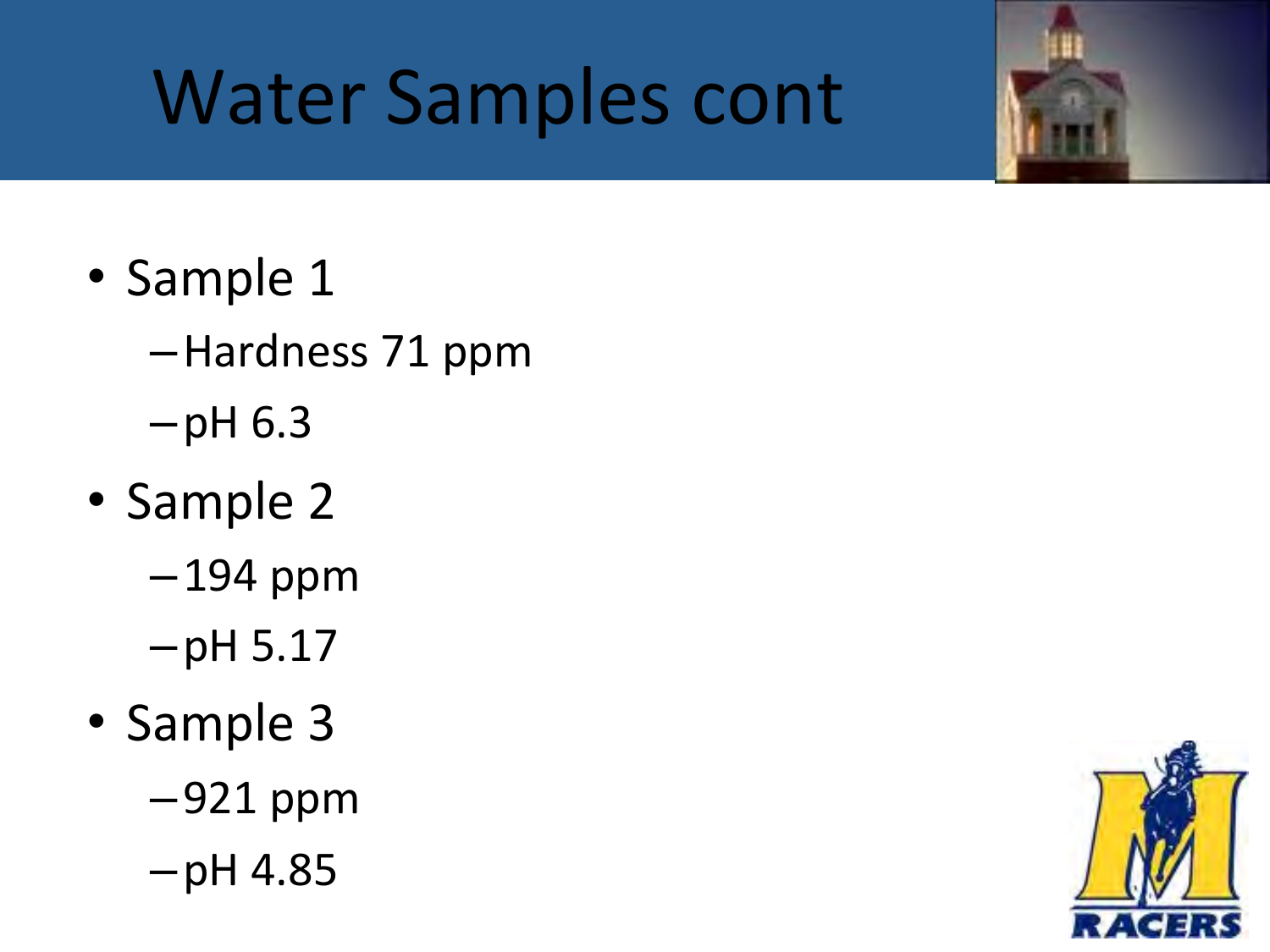# Water Samples cont

- Sample 4
	- –Hardness 0 ppm
	- $-pH\,6.4$
	- –DI water
- Sample 5
	- –Unreadable (over 1000) ppm
	- $-\text{pH}5$
	- –Water and AMS

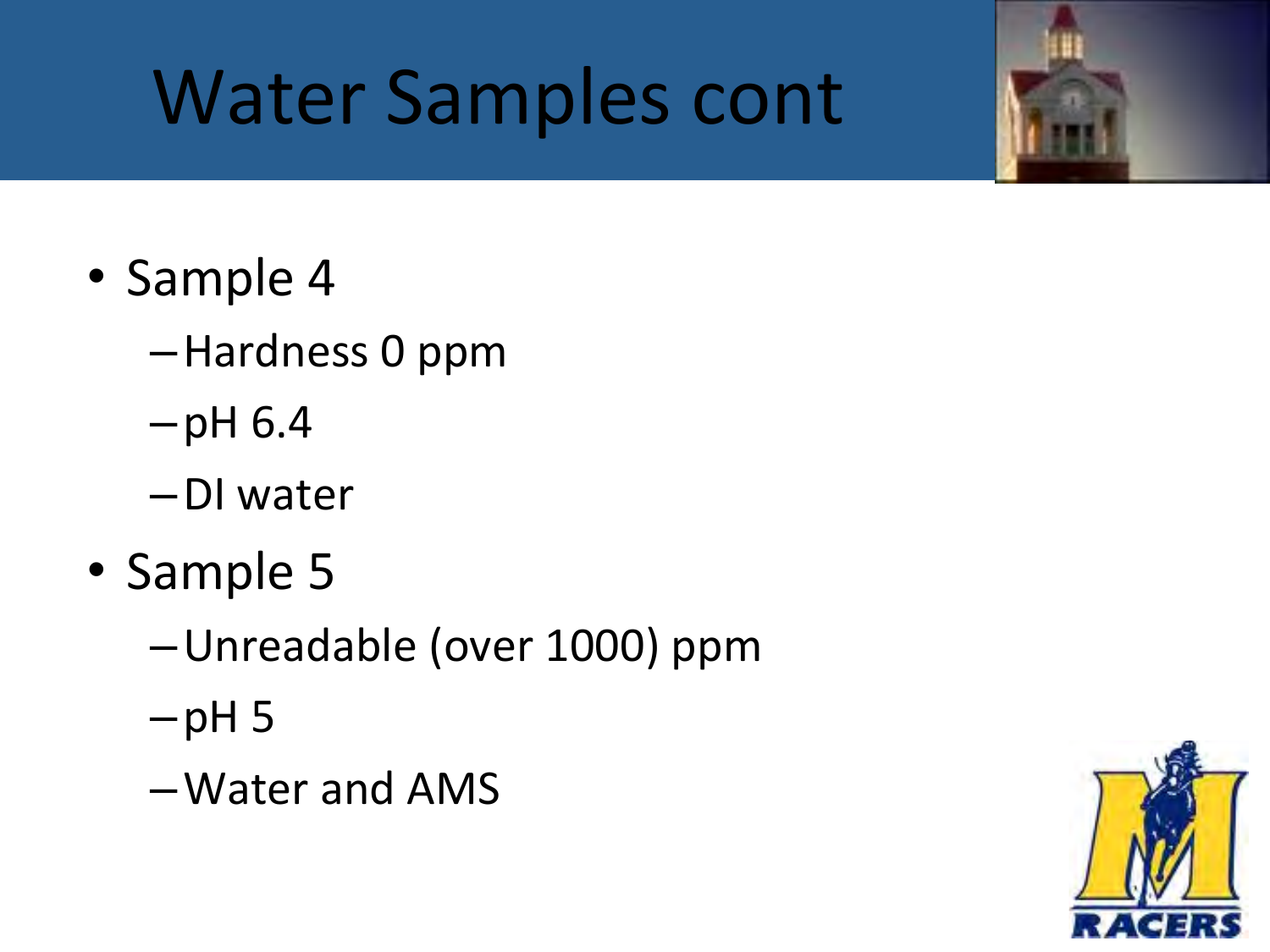# Calcium Carbonate



- Calcium carbonate in water
	- –Hardness 25 ppm
	- $-pH<sub>6.4</sub>$
	- –DI water

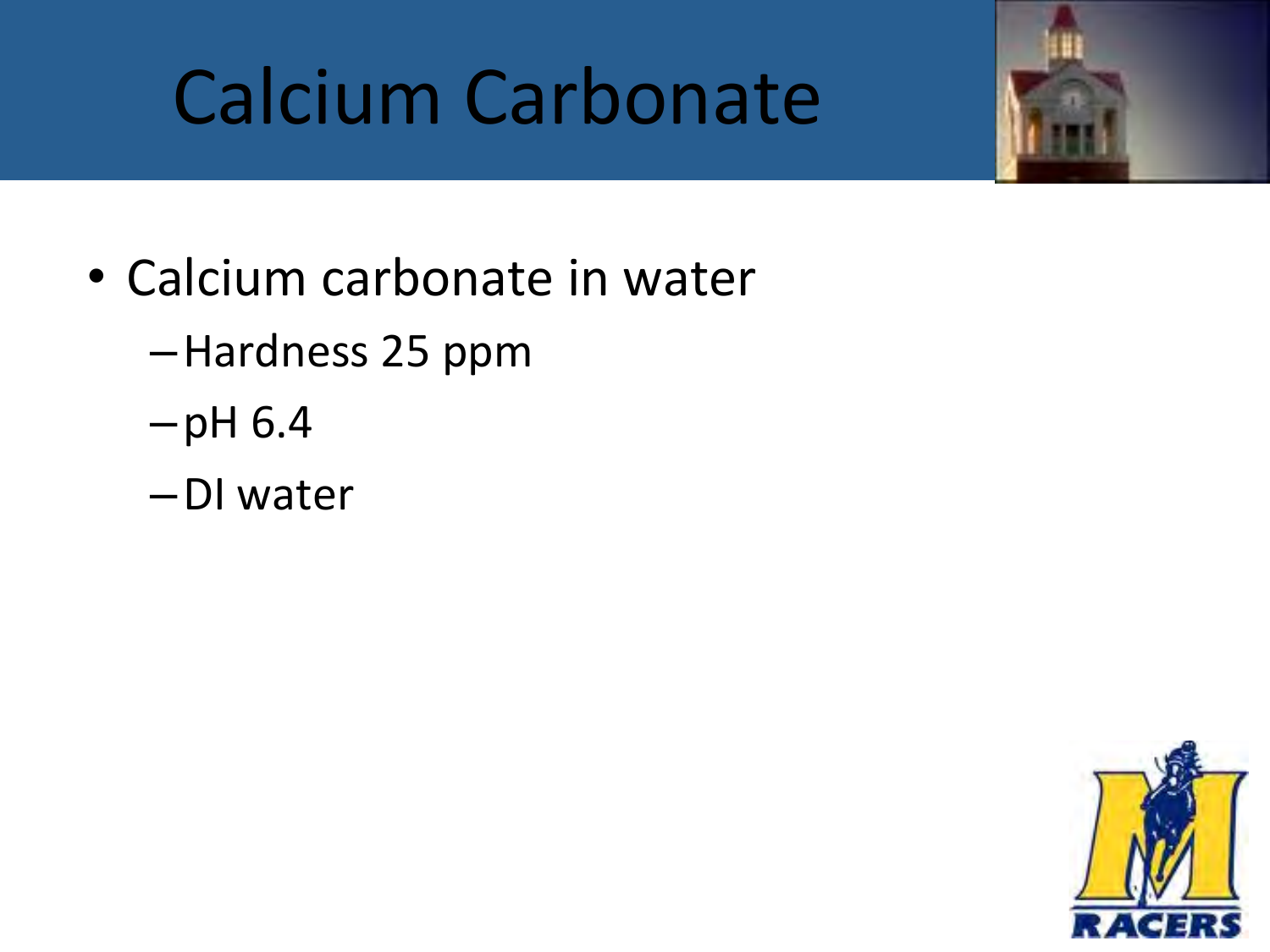# What is Hard Water?



- A build up of minerals in soluble form in a solution water
- What minerals are present?
	- $-Calcium (Ca<sup>2+</sup>)$
	- $-Magnesium (Mg<sup>2+</sup>)$
	- $-$ Iron (Fe<sup>2+</sup>)
	- $-$ Other metals in minute quantity (ppb levels)
- Why does this matter?

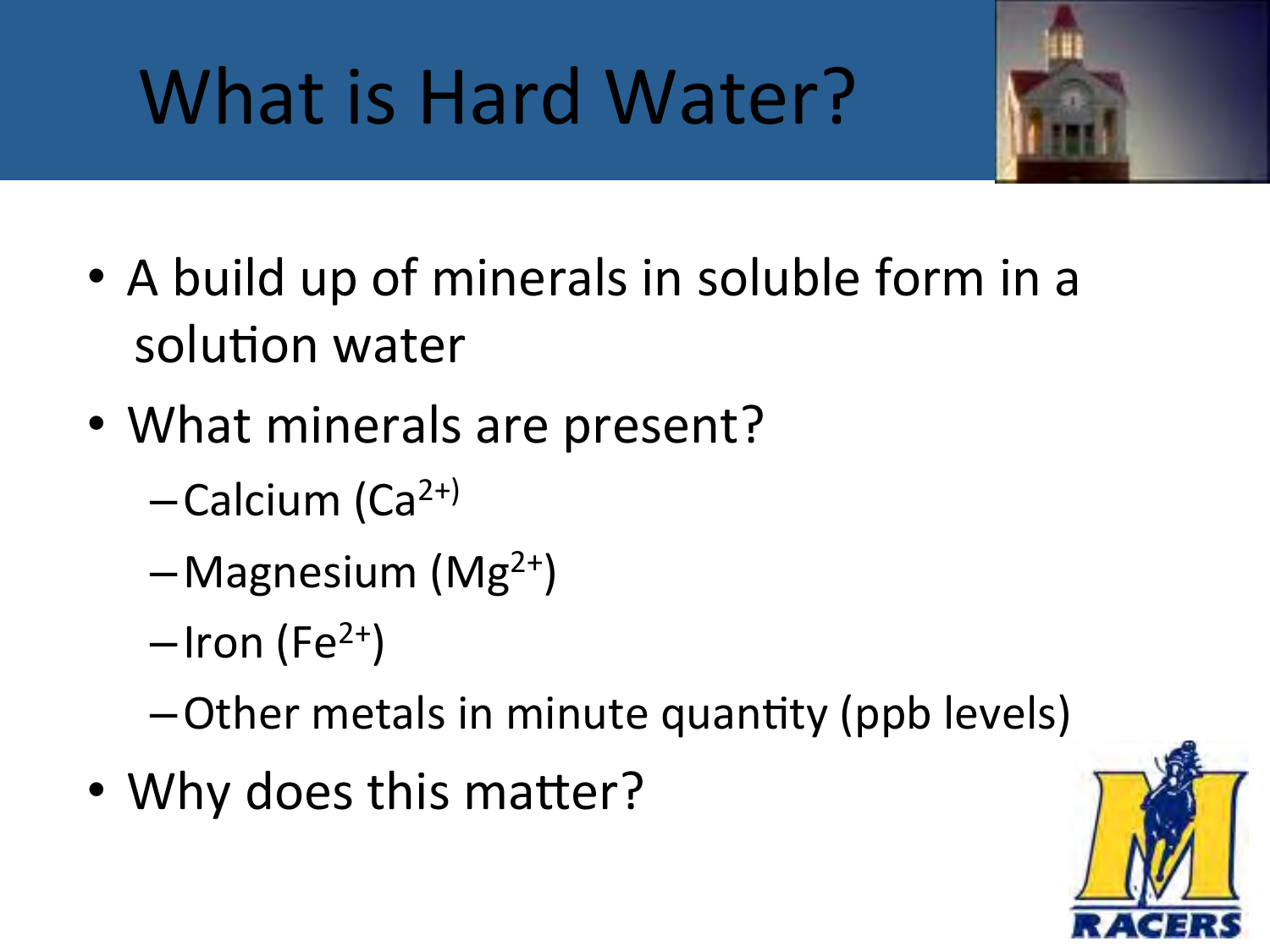#### *Solubility* is the maximum amount of solute that will dissolve in a given quantity of solvent at a specific temperature.

#### Solubility Rules for Common Ionic Compounds in Water at 25°C **TABLE 4.2**

| <b>Soluble Compounds</b>                                                                                            | <b>Exceptions</b>                                                                                                                          |  |  |
|---------------------------------------------------------------------------------------------------------------------|--------------------------------------------------------------------------------------------------------------------------------------------|--|--|
| Compounds containing<br>alkali metal ions $(L+, Na+,$<br>$K^+$ , $Rb^+$ , $Cs^+$ ) and the<br>ammonium ion $(NH4+)$ |                                                                                                                                            |  |  |
| Nitrates $(NO3)$ , bicarbonates<br>$(HCO3)$ , and chlorates<br>(CIO <sub>3</sub> )                                  |                                                                                                                                            |  |  |
| Halides $(Cl^-, Br^-, \Gamma)$                                                                                      | Halides of Ag <sup>+</sup> , Hg <sub>2</sub> <sup>+</sup> , and Pb <sup>2+</sup>                                                           |  |  |
| Sulfates $(SO_4^{2-})$                                                                                              | Sulfates of Ag <sup>+</sup> , Ca <sup>2+</sup> , Sr <sup>2+</sup> , Ba <sup>2+</sup> , Hg <sub>2</sub> <sup>+</sup> , and Pb <sup>2+</sup> |  |  |
| <b>Insoluble Compounds</b>                                                                                          | <b>Exceptions</b>                                                                                                                          |  |  |
| Carbonates $(CO_3^{2-})$ , phosphates<br>$(PO43$ , chromates $(CrO42)$ ,<br>sulfides $(S^2)$                        | Compounds containing alkali metal ions<br>and the ammonium ion                                                                             |  |  |
| $Hydroxides$ ( $OH^-$ )                                                                                             | Compounds containing alkali metal ions<br>and the $Ba^{2+}$ ion                                                                            |  |  |

Chang Chapter 4 Notes McGraw-Hill 2004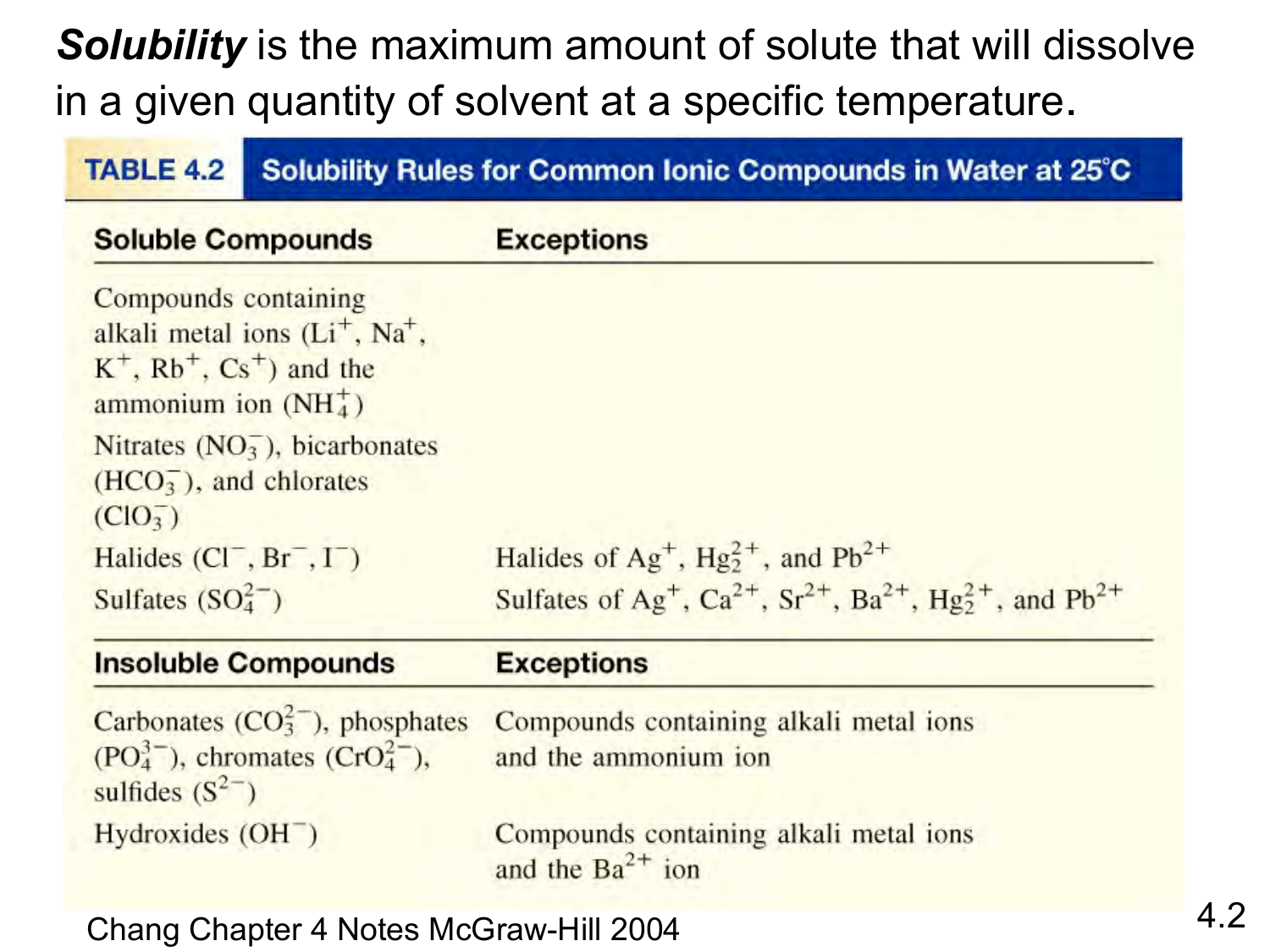# Organic vs Inorganic



- Organics (typically referred to as oil) are usually **Insoluble in Water**
- To increase solubility of an organic molecule in water it takes a group of atoms that will increase solubility the organic material
- Water Solubilizing Groups

 $-$ -OH, -NH<sub>3</sub><sup>+</sup>, -SO<sub>3</sub><sup>2-</sup>, -PO<sub>3</sub><sup>2-</sup>

–Charges aid in Solubility on Organic 

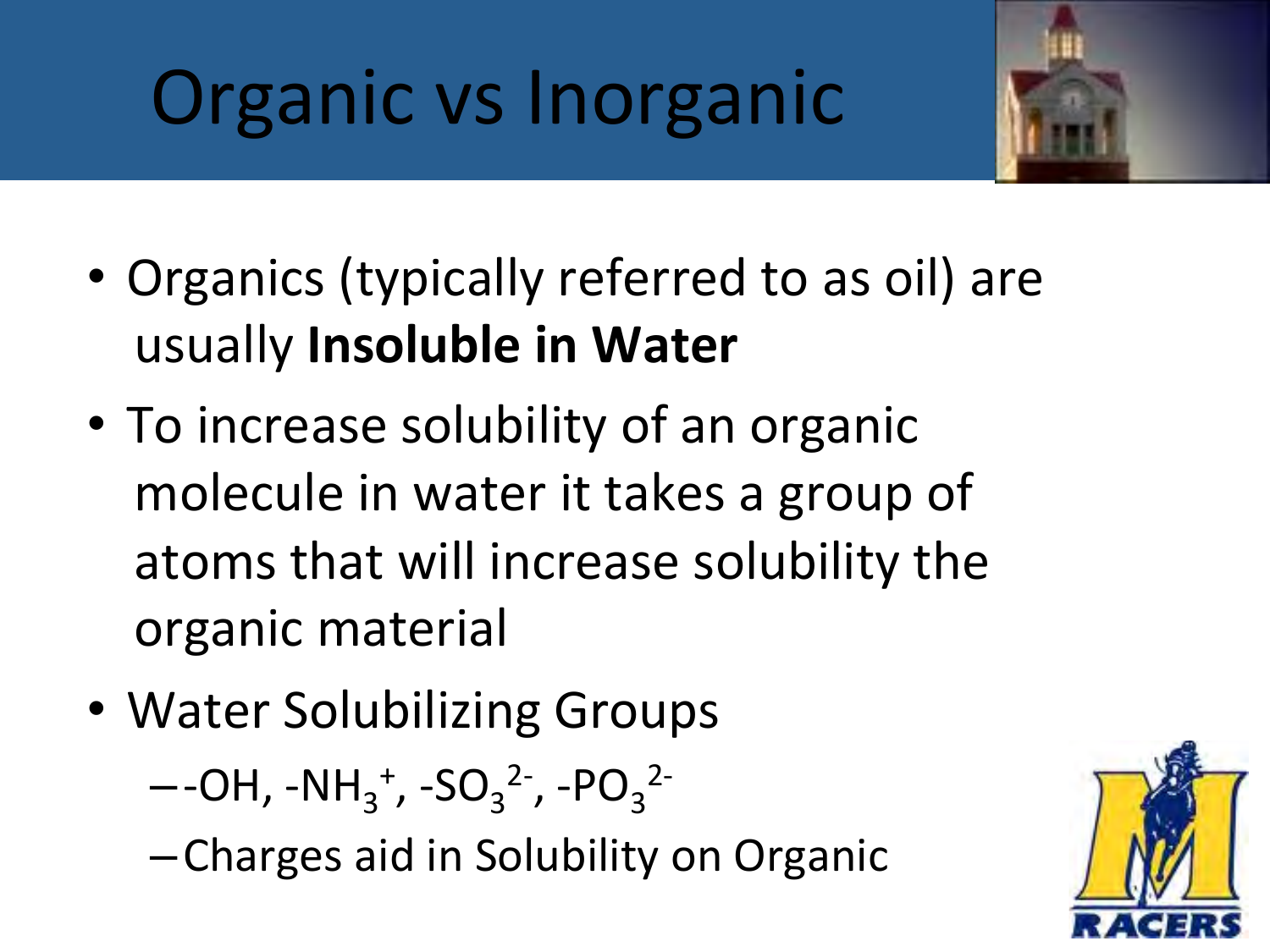# Organic vs Inorganic Cont.



- Since  $-PO_3^2$  is a Cousin to  $PO_4^3$  their Interaction with Alkali and Alkali Earth Metals are similar
- Additionally -SO<sub>3</sub><sup>2-</sup> is a Cousin to  $SO_4^2$ <sup>-</sup> their Interaction with Alkali and Alkali Earth Metals are similar
- The Difference is that Phosphates have a Higher Affinity for Calcium than Sulfates

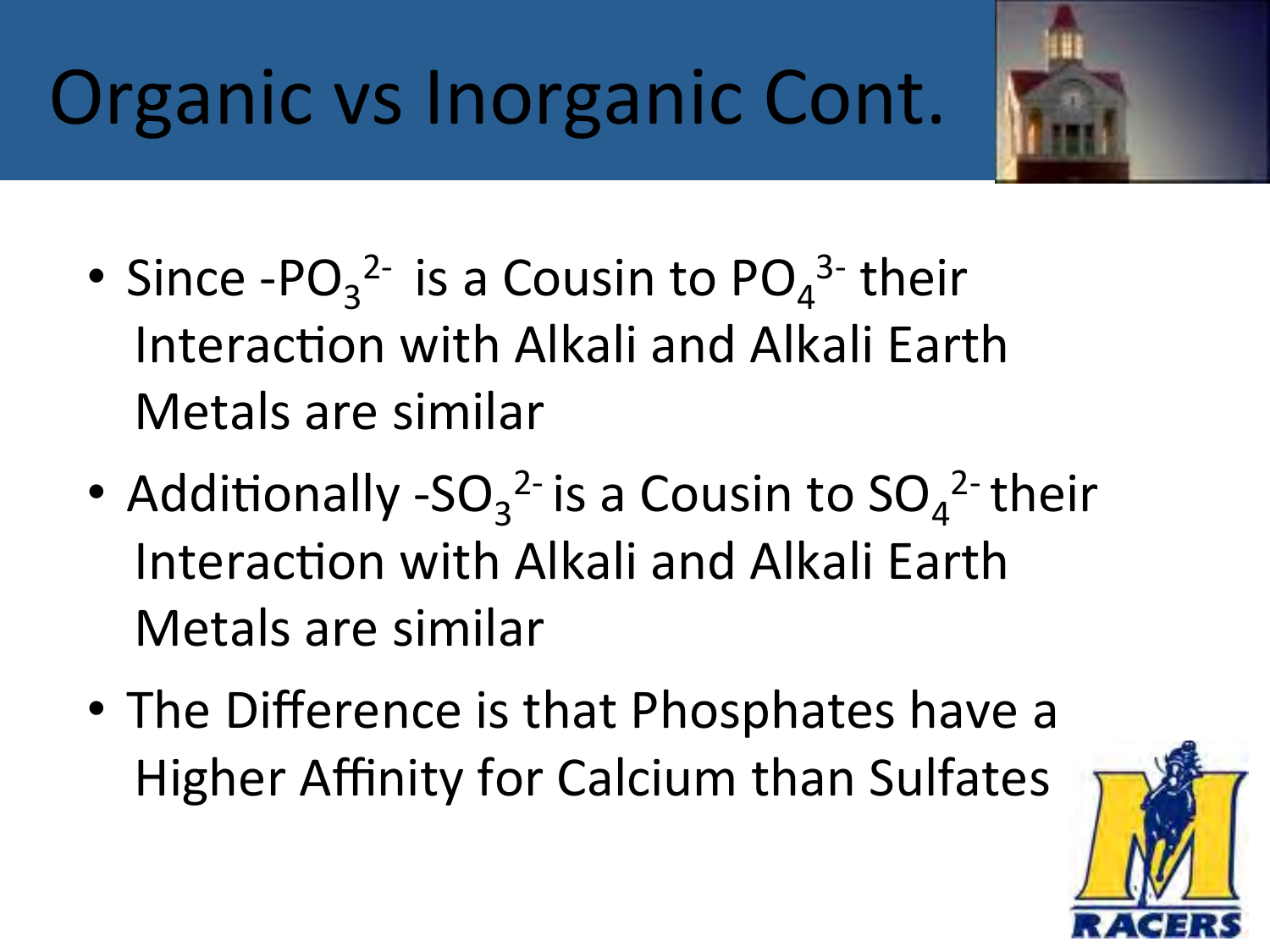# What Happens when we put Glyphosate into Hard Water



O

- Calcium has a high affinity for glyphosate
	- $-$ The phosphonate group binds rapidly
	- –Chelate P O Ca N NaO O  $\overline{\rm O}$ P O Mg N O NaO O
- Glyphosate is tied up by Calcium and there by becomes inactive

Potential chelate structures for glyphosate, calcium and magnesium

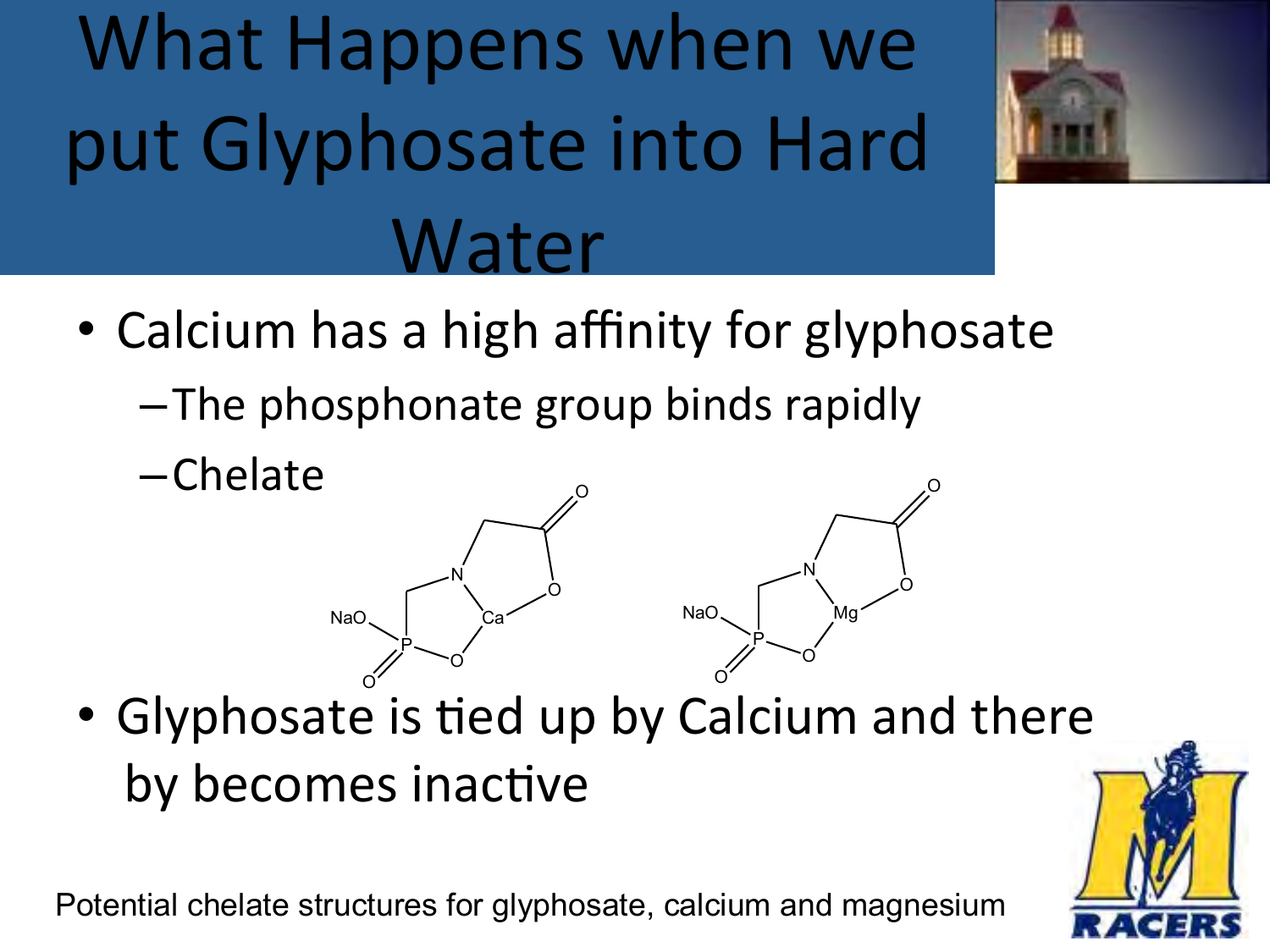What Loss of Activity of Glyphosate will You Accept?



- What is "Good Enough" activity?
	- –90%
	- –80%
	- –50%
- Or will you just double the rate of glyphosate to "Fix the Problem"

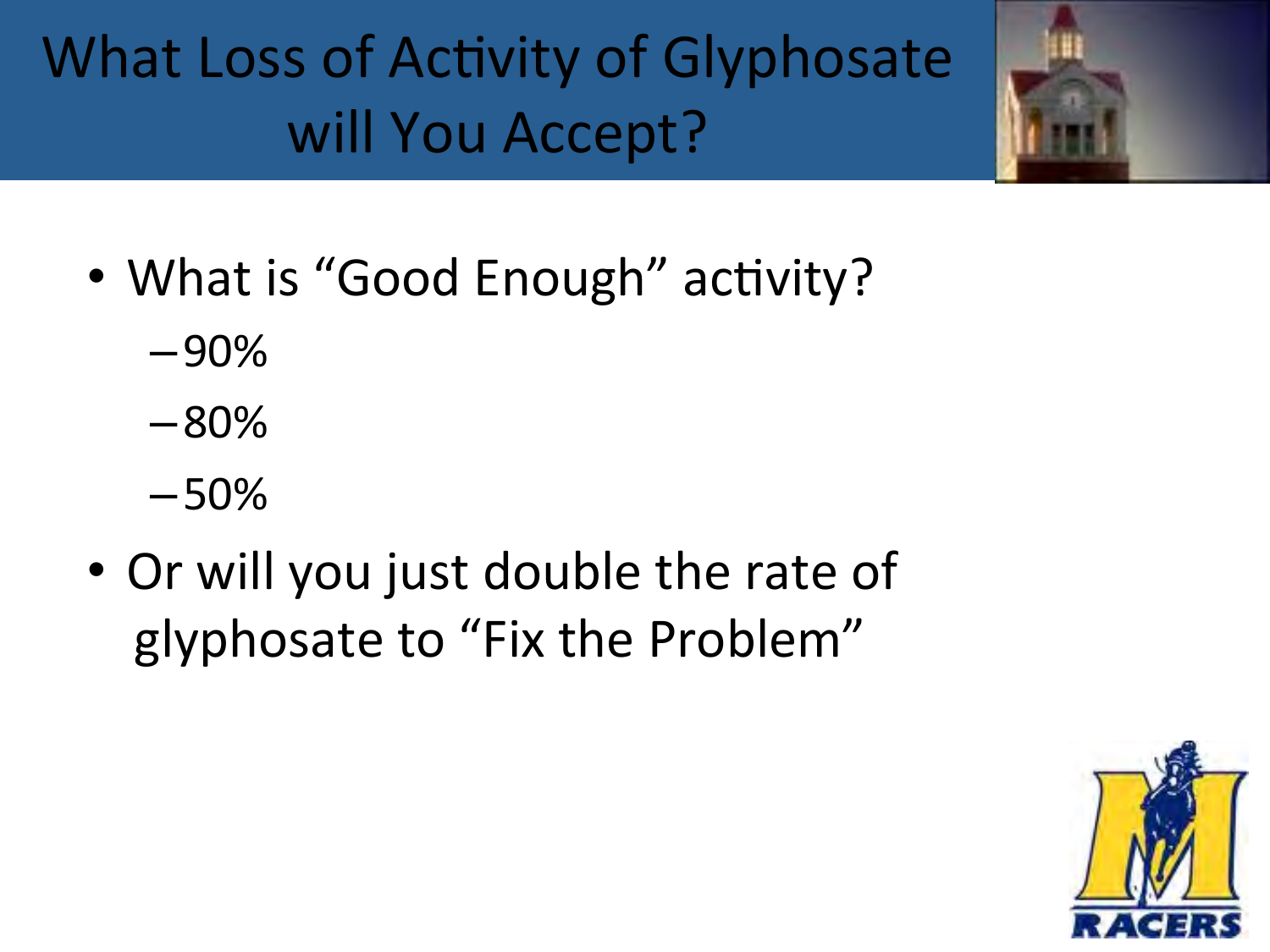### Hardness Chart and Percentage of Glyphosate Lost



| <b>Gallons per acre</b><br>of water | % loss at<br>100ppm | % loss at<br>400ppm | % loss at<br>1000 ppm |
|-------------------------------------|---------------------|---------------------|-----------------------|
| $\mathbf 1$                         | 100                 | 99                  | 97                    |
| $\overline{2}$                      | 99                  | 98                  | 94                    |
| 3                                   | 99                  | 96                  | 91                    |
| 4                                   | 99                  | 95                  | 88                    |
| 5                                   | 98                  | 94                  | 85                    |
| 10                                  | 97                  | 88                  | 70                    |
| 15                                  | 95                  | 82                  | 54                    |
| 20                                  | 94                  | 76                  | 39                    |
| 25                                  | 92                  | 70                  | 24                    |

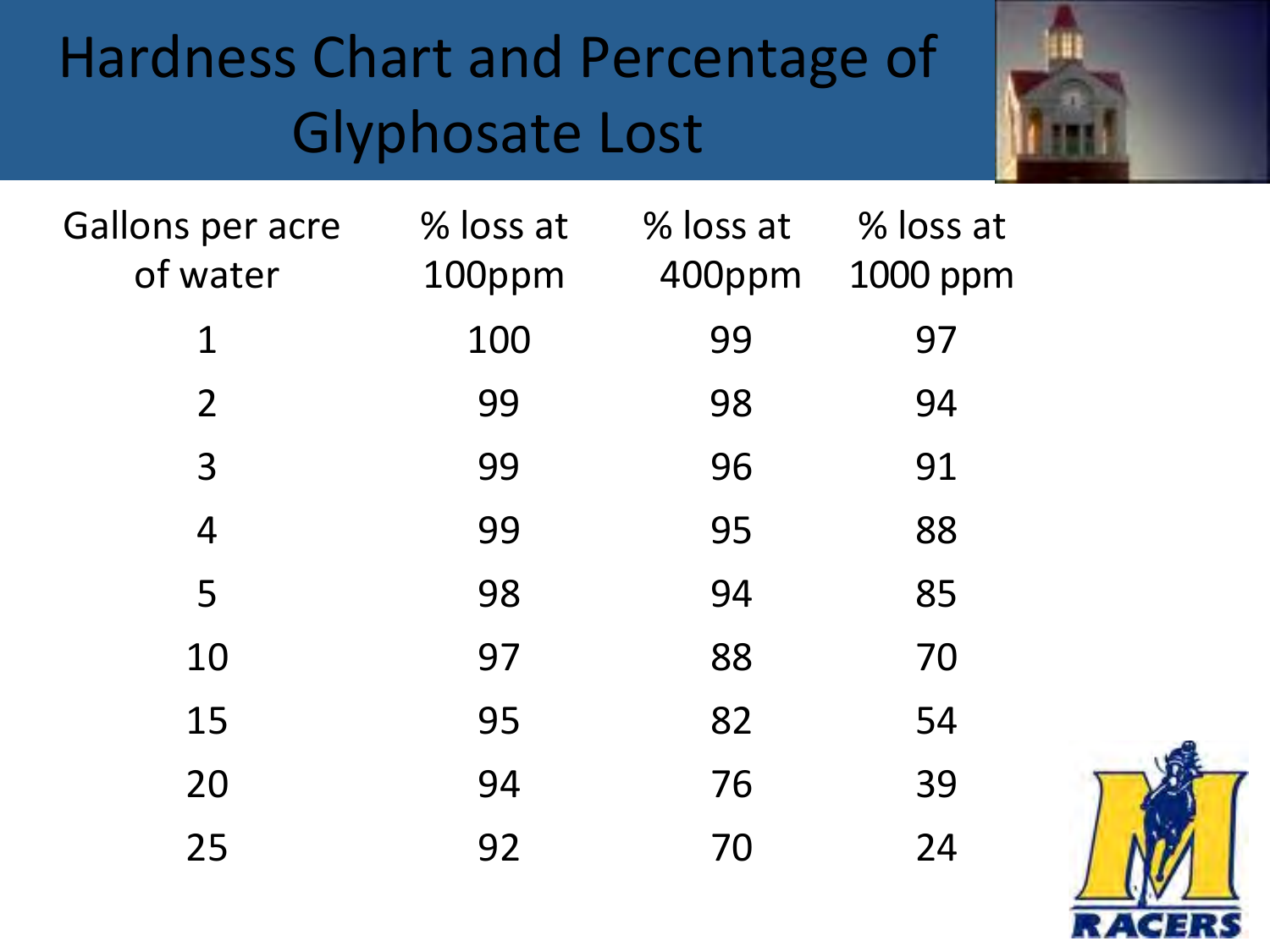# But We Treat our Water with AMS



–Calciuim Sulfate is Insoluble 

 $-pH$  will be acidic

- AMS has not fixed the problem
- Are you using it correctly



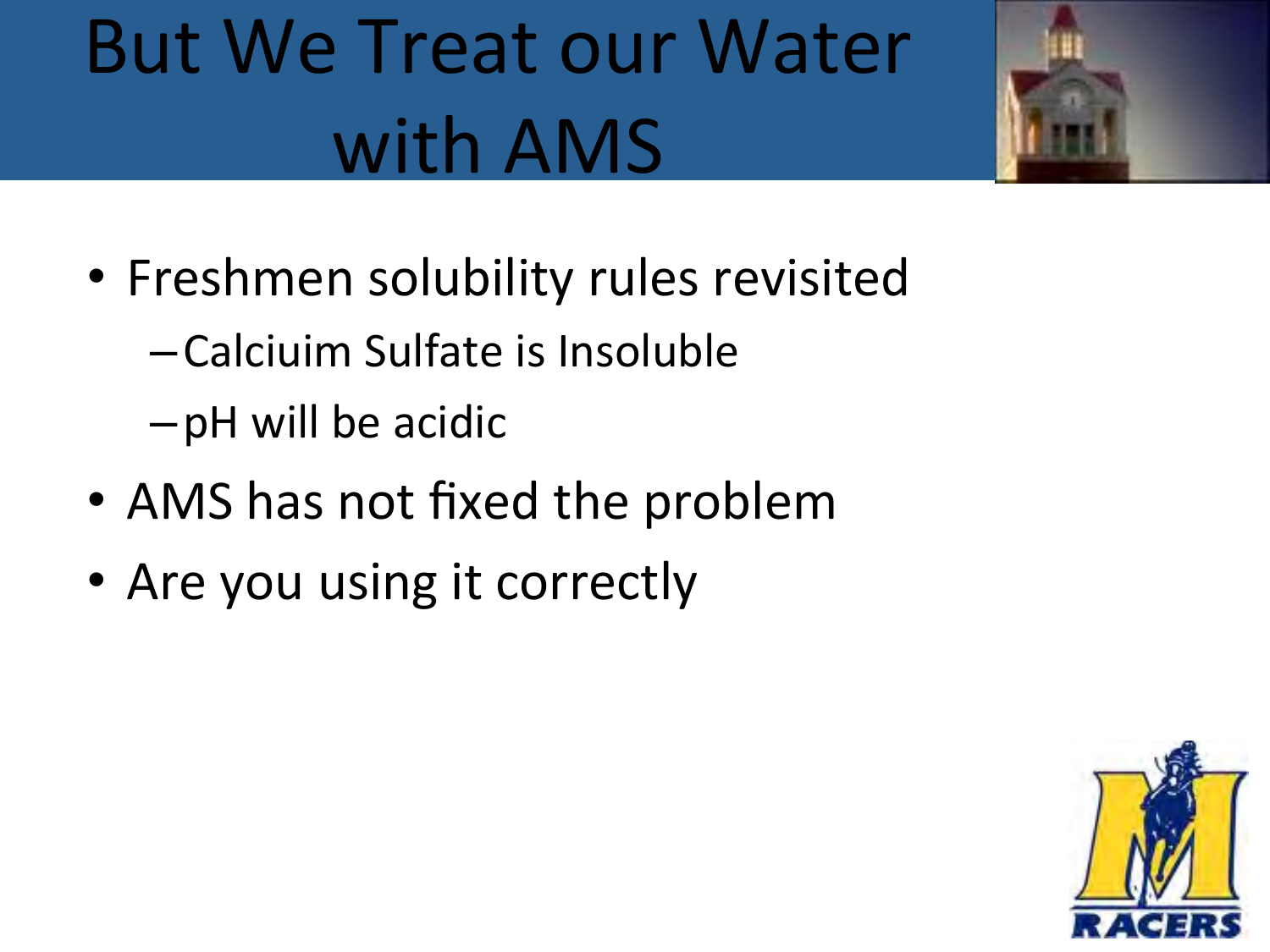# Order of Addition

- Water started into sprayer
- Put the AMS in first
	- $-$ Liquid is better than Solid
	- –Allow solid to agitate well
- Put in Surfactants (if spraying)
- Put in other Chemicals
	- $-$ Insecticides
	- –Herbicides
	- –Fungicides
- Glyphosate last!

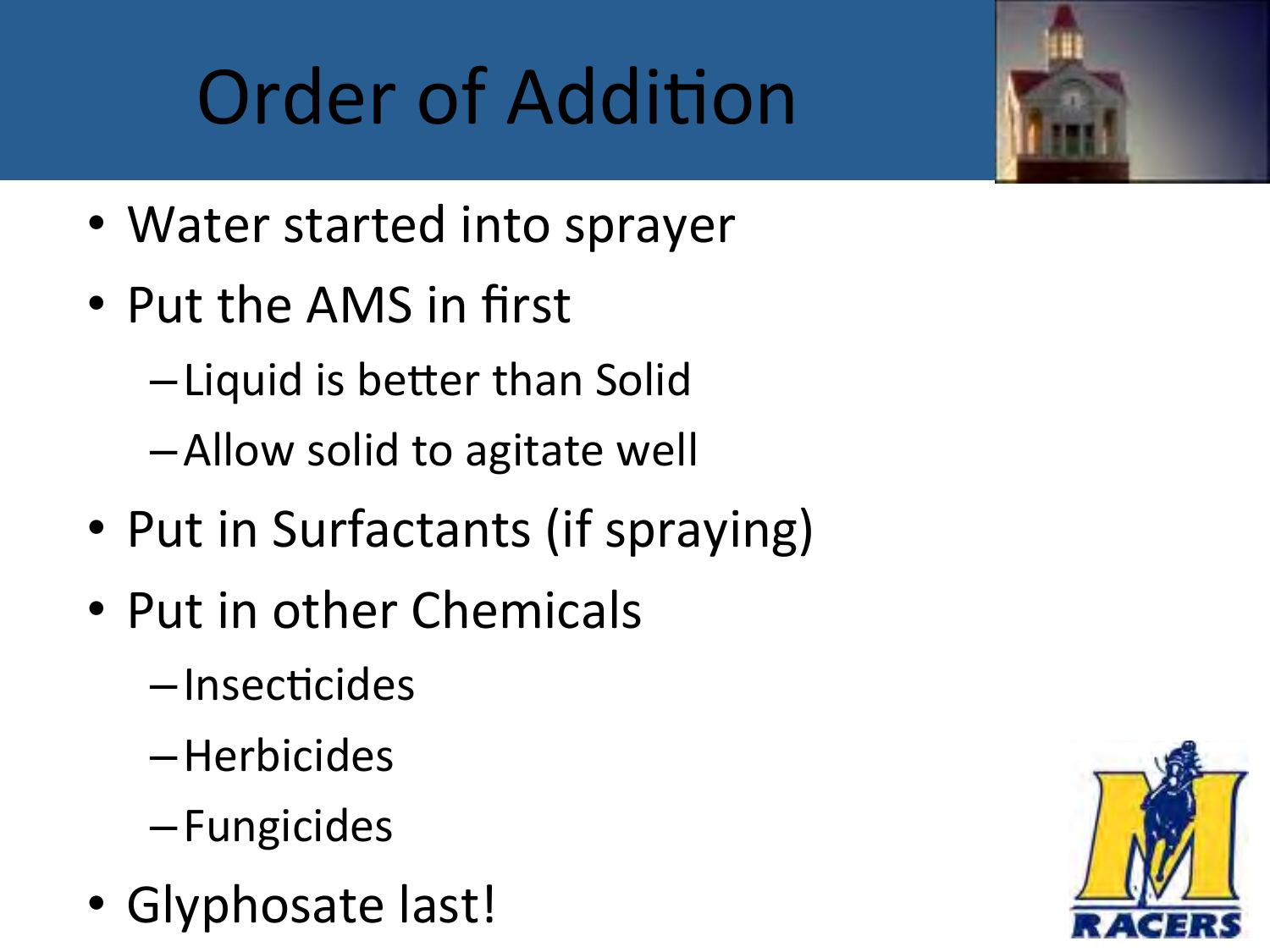### Typical Spray Rig Supply Set Up





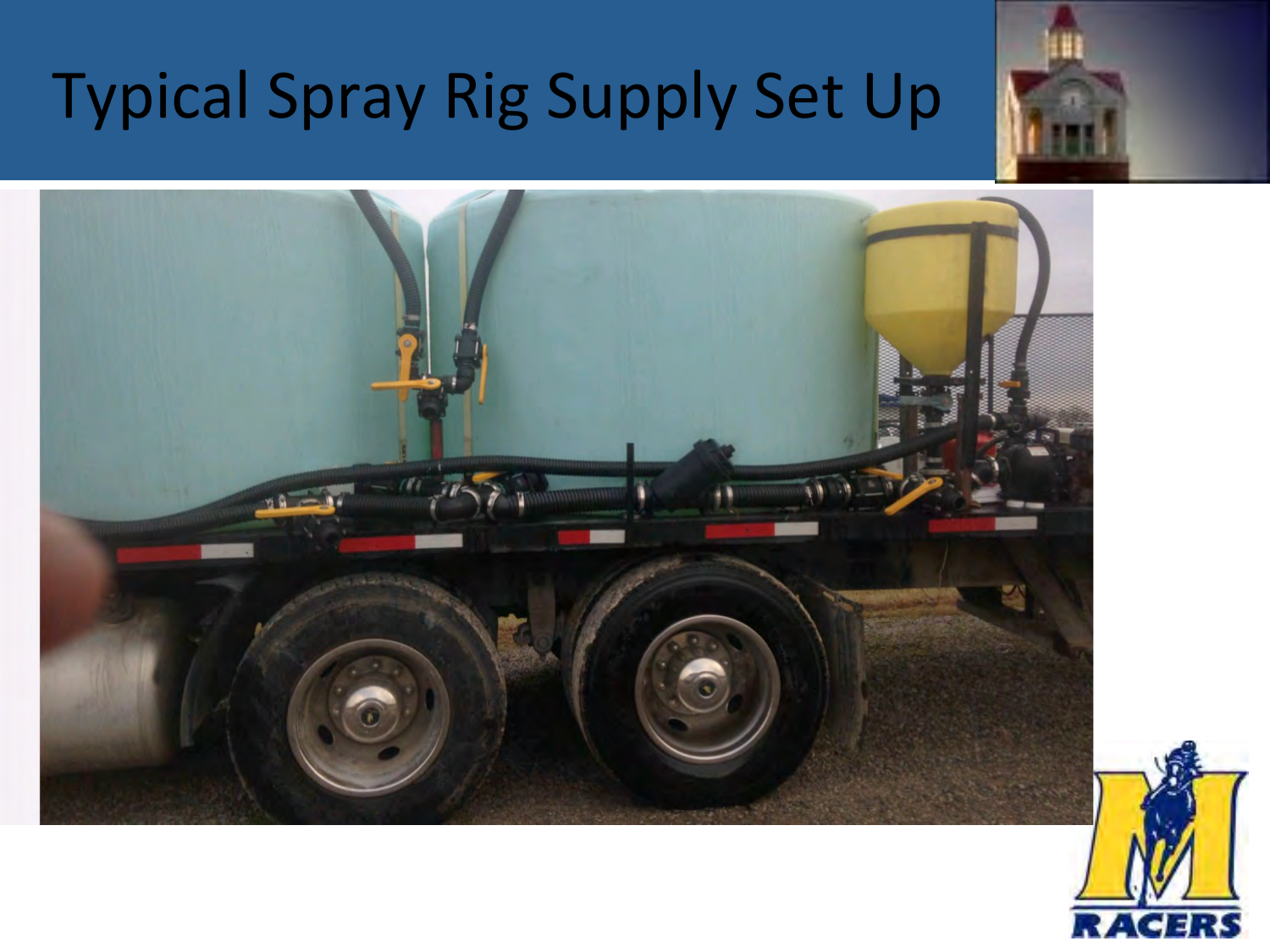# Problem with Set up

- Induction tank
- Water supply is untreated
- Hardness is still in full effect



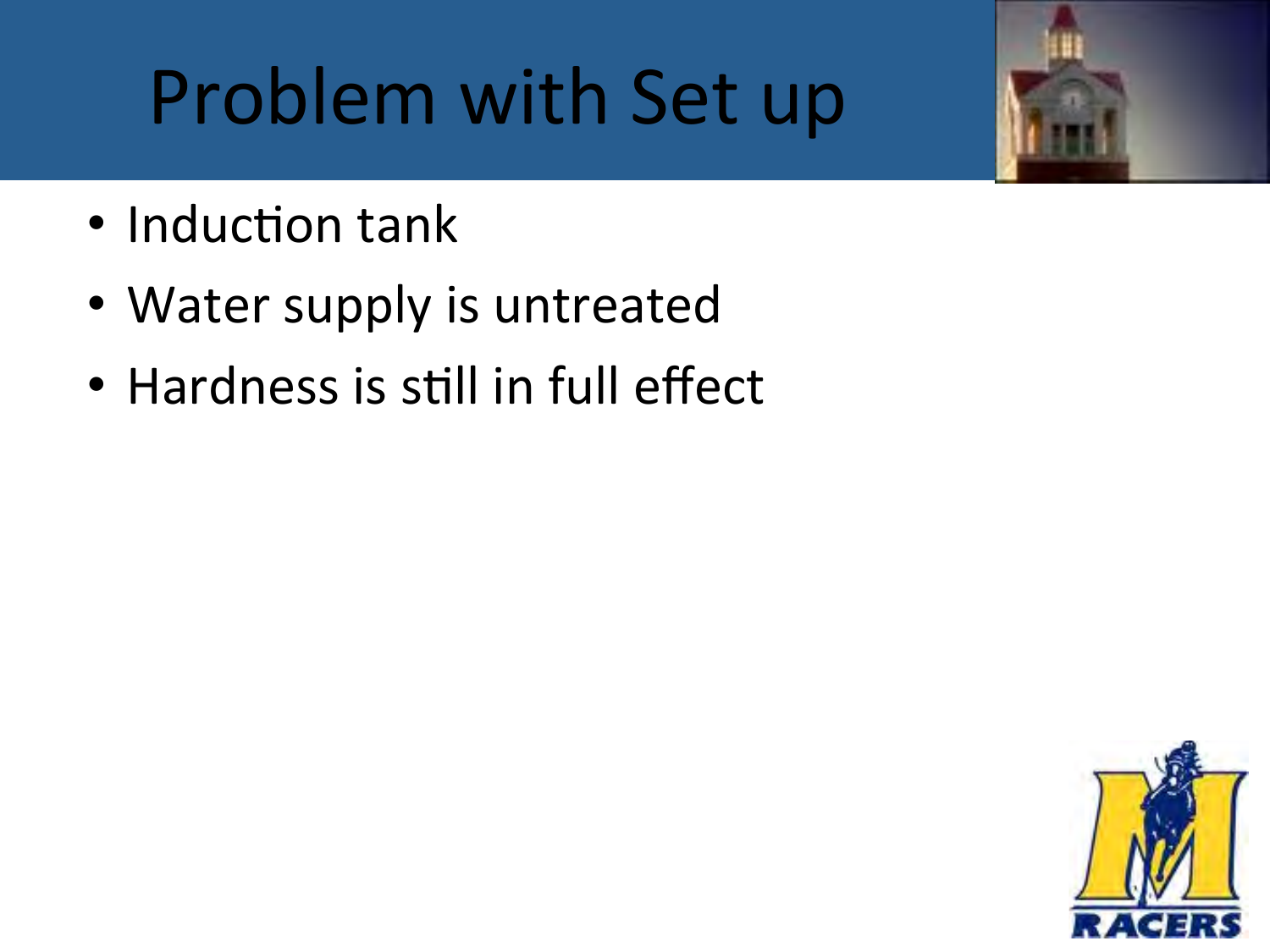### Our Research



- Measure the rate which glyphosate is consumed by  $Ca<sup>2+</sup>$
- Method of measurement
	- $-$ <sup>31</sup>PNMR
	- –Subject glyphosate to Calcium Chloride for selected times then quench with a competitive anion (sulfate and carbonate)





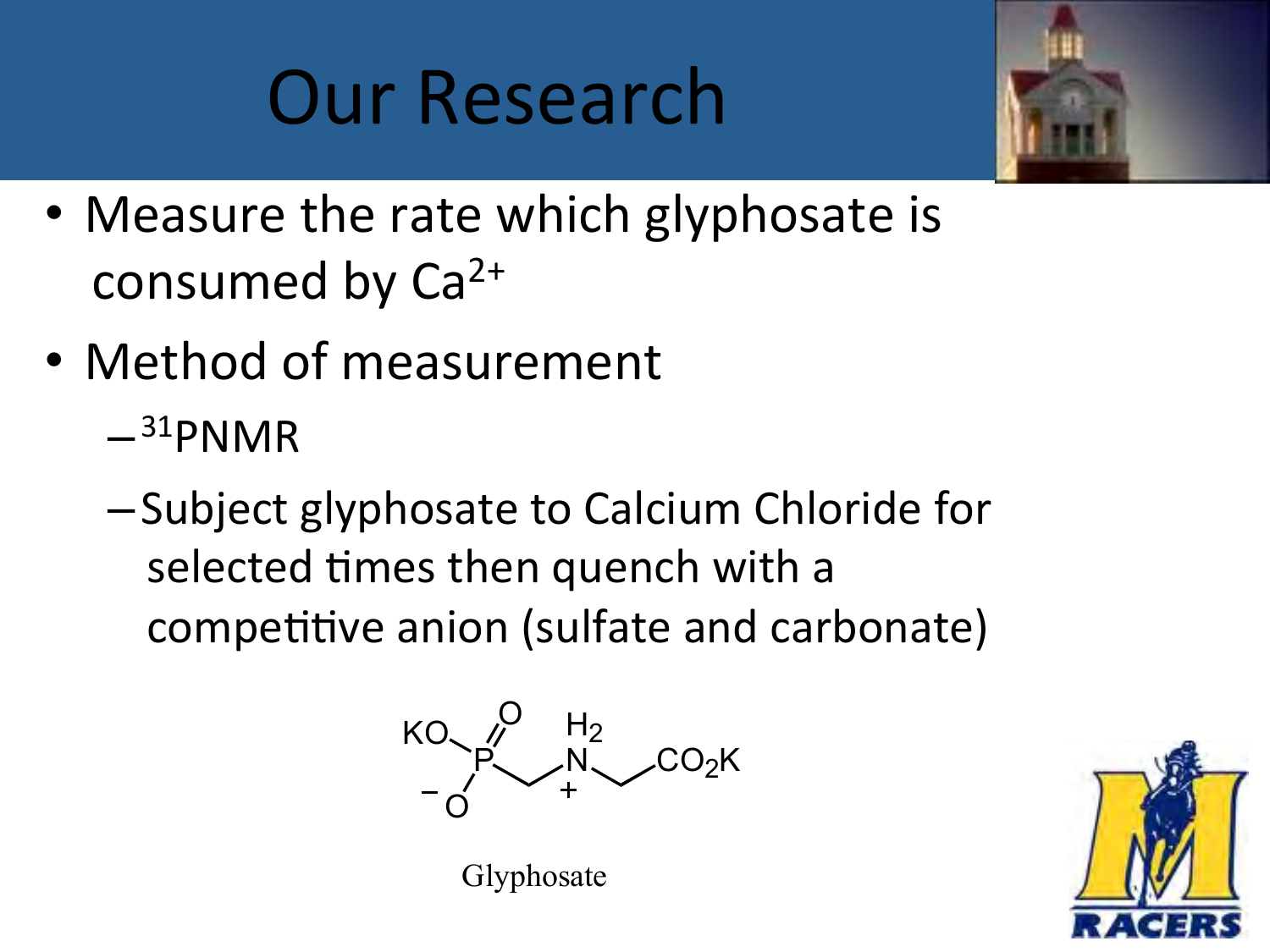# What is NMR?



- Nuclear Magnetic Resonance
- Can evaluate a particular atom in a molecule based upon its interaction with radio waves
- Quantitative when compared to an internal standard

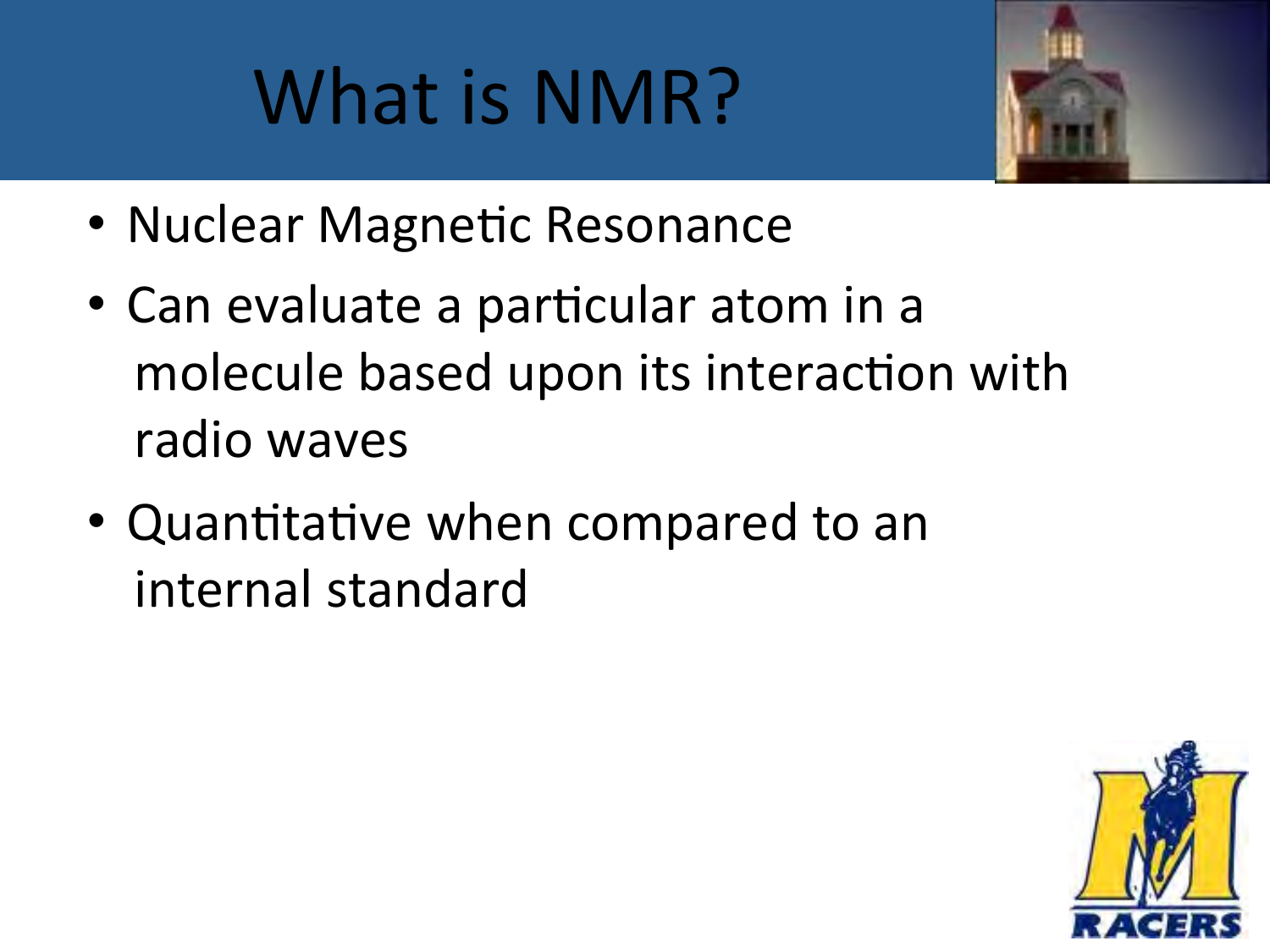### What is NMR cont.?





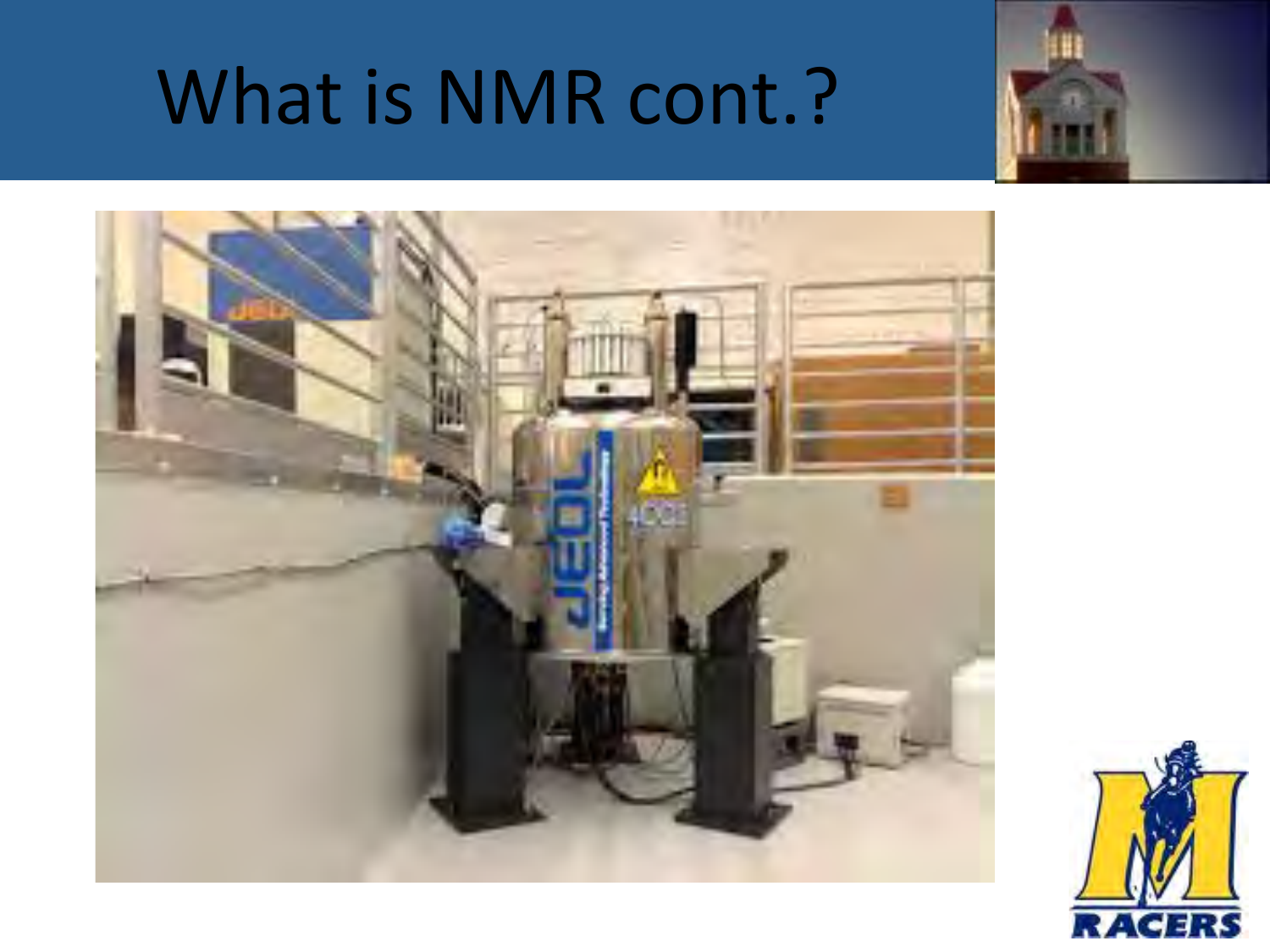# Results to date



- Equal quantity of glyphosate and calcium result in complete loss of  $31P$
- The ration of Calcium to Glyposate should be 1:1 in complex when calcium is in equal quantity to glyphosate
- Rate of consumption
	- $-$  Less than 1 second total loss of  $31P$  from sample

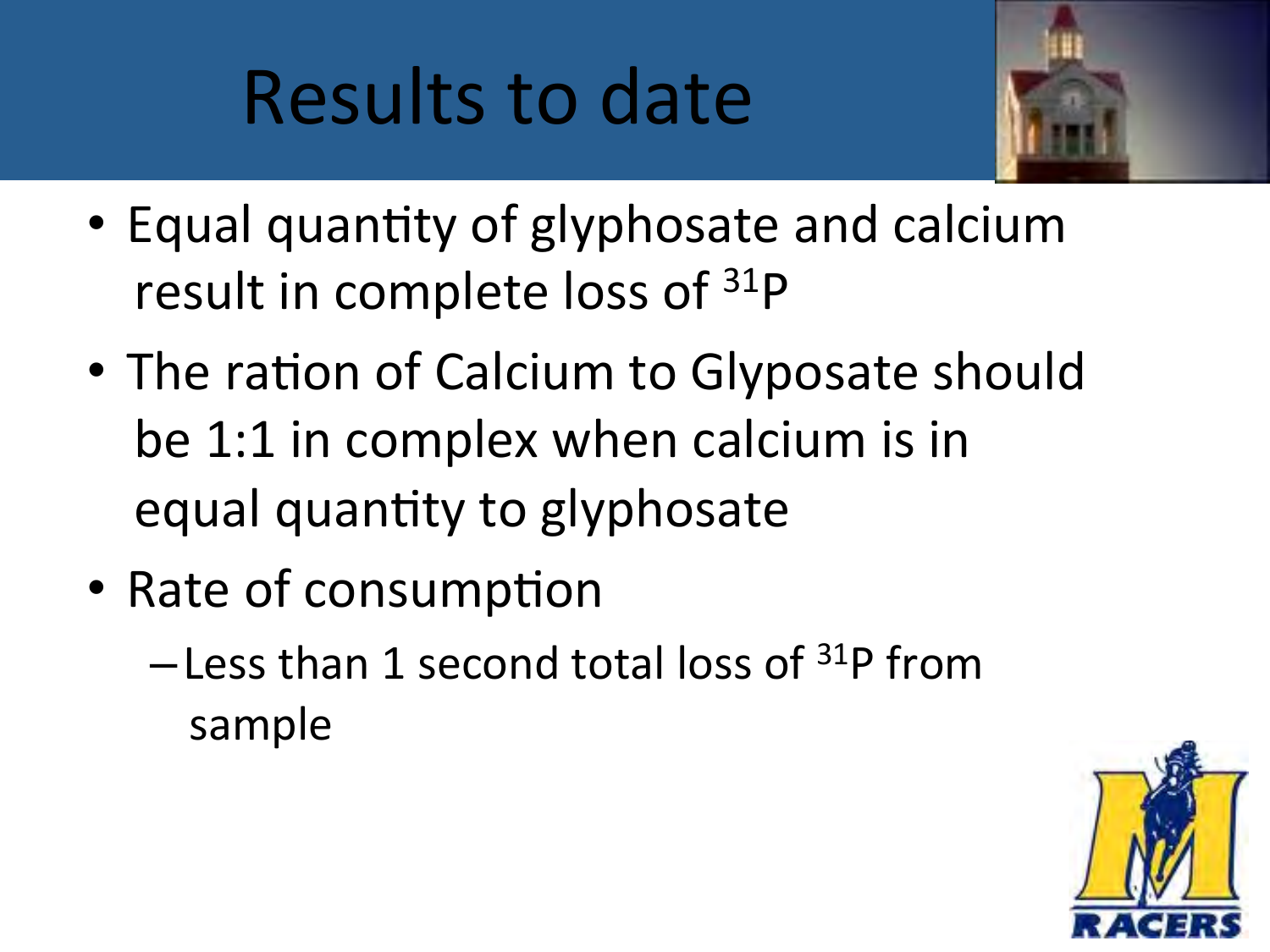# Results to date



- Bulk synthesis of calcium glyphosate efforts to recover glyphosate
- Subjection of solutions to the following competitive anions and results:
	- $-CO_3^2$ <sup>-</sup> No displacement
	- $-SO_4^2$ <sup>-</sup> No displacement
	- $-$ PO $_4$ <sup>3-</sup> No displacement
- All efforts to recover glyphosate from calcium have been unsuccessful

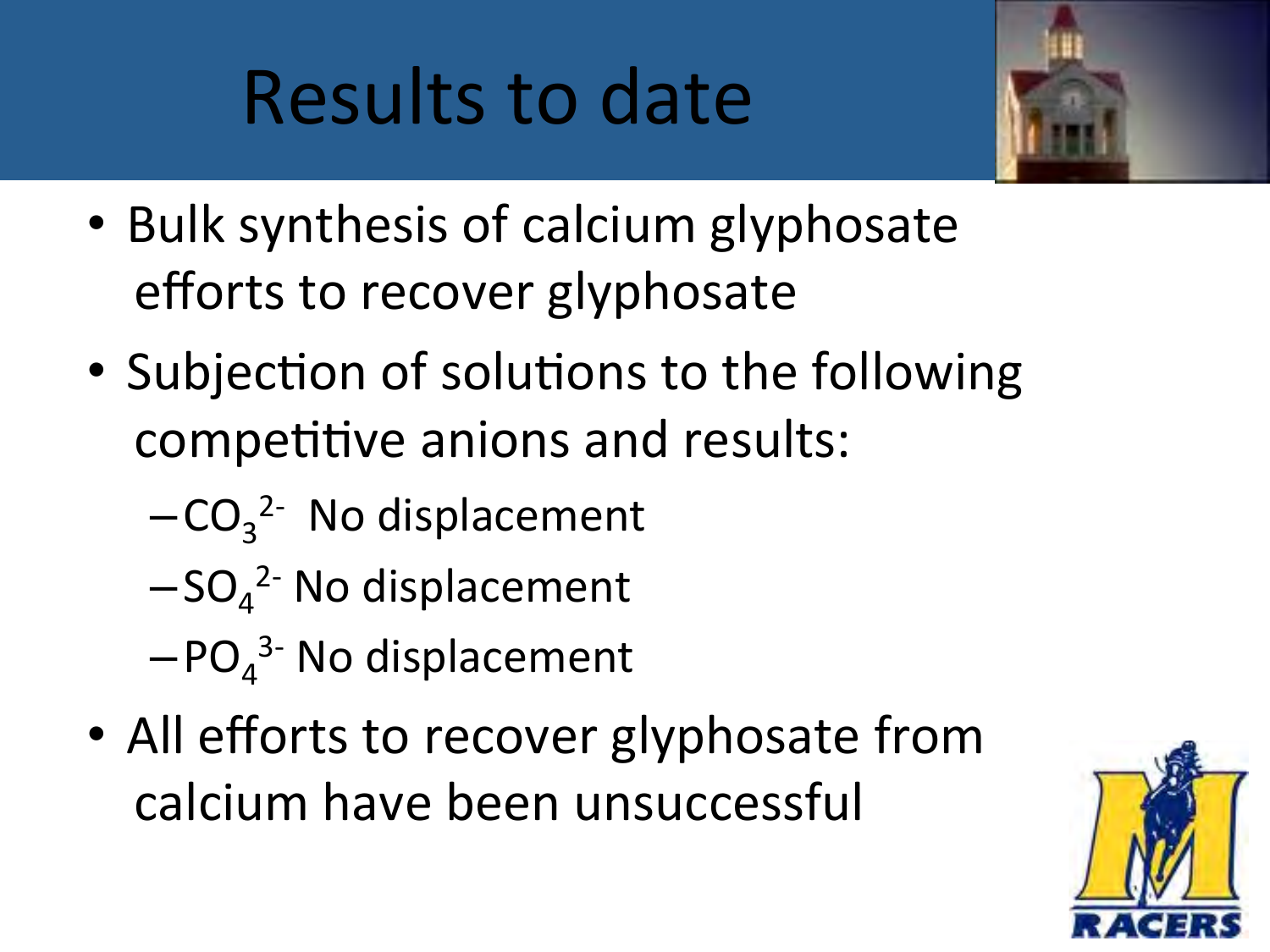Explanation as to Why Displacement Will NOT Work



- Chelate ring sizes 5 and 6 are super stable
	- –Thermodynamic
	- -Kinetically favored



• In other studies involving pH variances (5-8), up to 4 glyphosate molecules can coordinate to a single calcium (Raymond 1998 Inorg. Chem.)

Potential chelate structures for glyphosate, calcium and magnesium

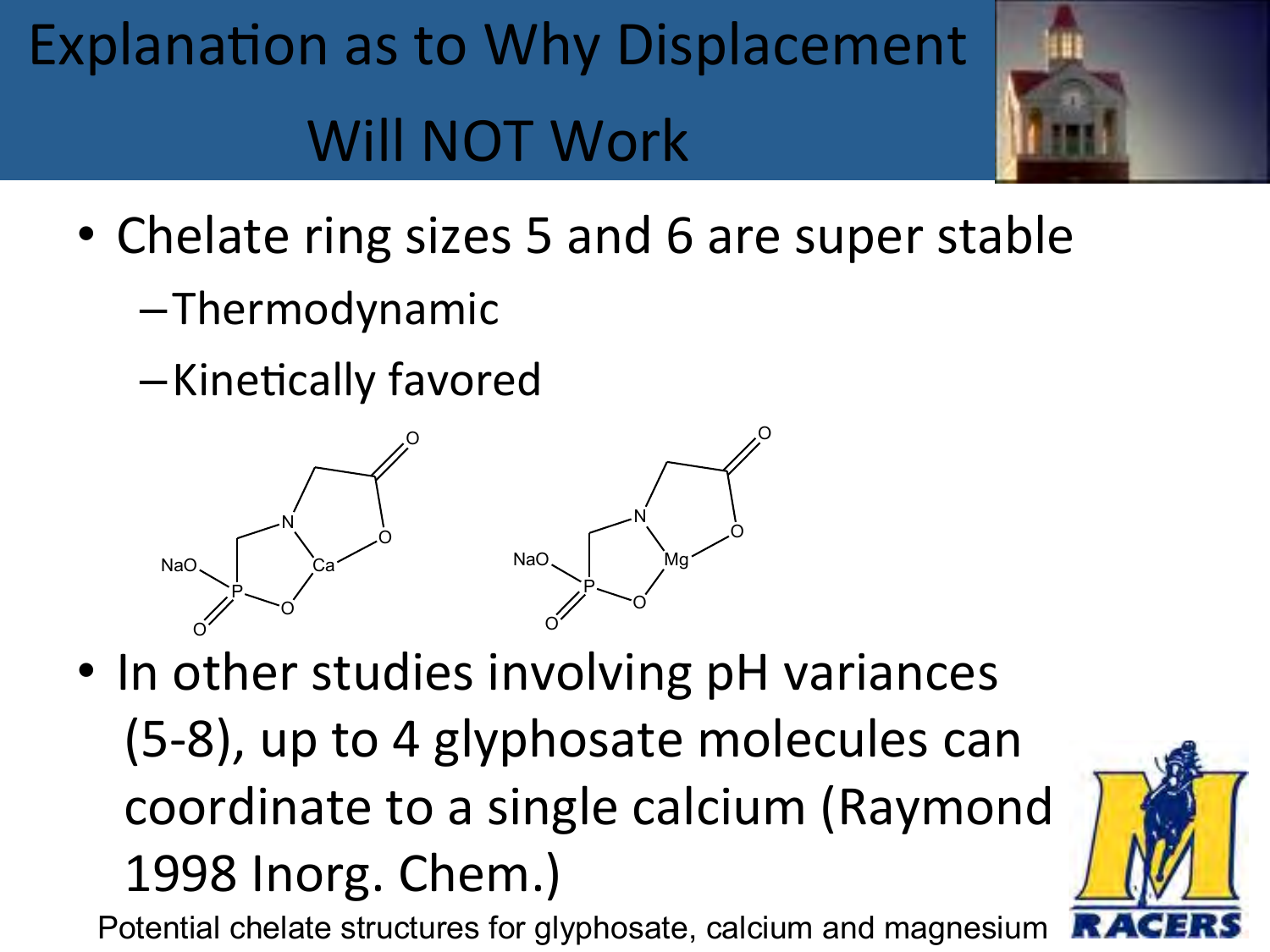### If Two Glyphosates Coordinate to Calcium….



| Gallons per acre | % active at | % active at | % active at |
|------------------|-------------|-------------|-------------|
| of water         | 100ppm      | 400ppm      | 1000 ppm    |
| $\mathbf 1$      | 100(98%)    | 99(97%)     | 97(94%)     |
| $\overline{2}$   | 99(97%)     | 98(96%)     | 94(88%)     |
| 3                | 99(96%)     | 96(92%)     | 91(82%)     |
| 4                | 99(96%)     | 95(90%)     | 88(76%)     |
| 5                | 98(95%)     | 94(88%)     | 85(70%)     |
| 10               | 97(94%)     | 88(74%)     | 70(40%)     |
| 15               | 95(90%)     | 82(64%)     | 54(8%)      |
| 20               | 94(88%)     | 76(52%)     | 39(0%)      |
| 25               | 92(84%)     | 70(40%)     | 24(0%)      |

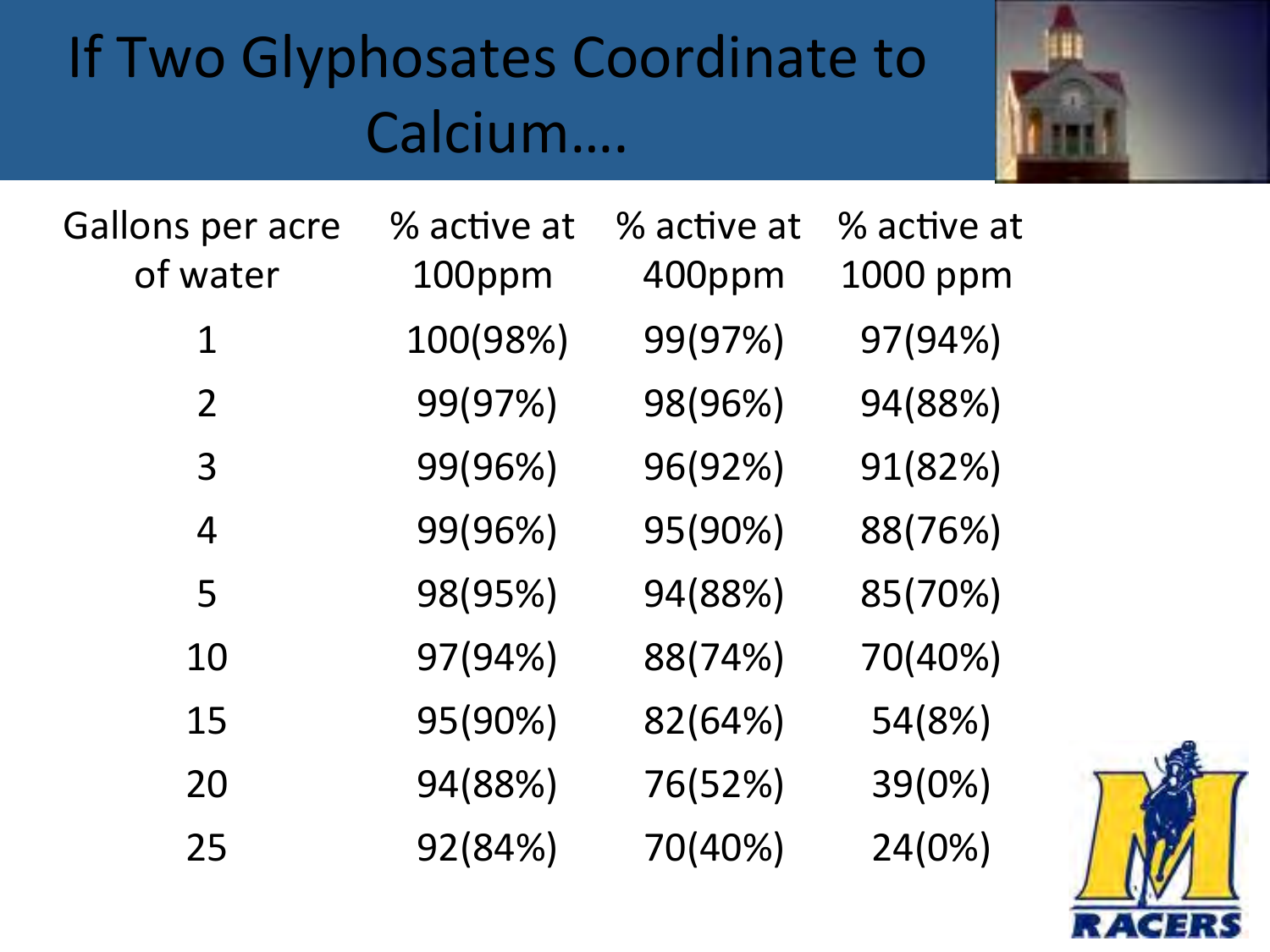### Typical Spray Rig Set Up Revisited





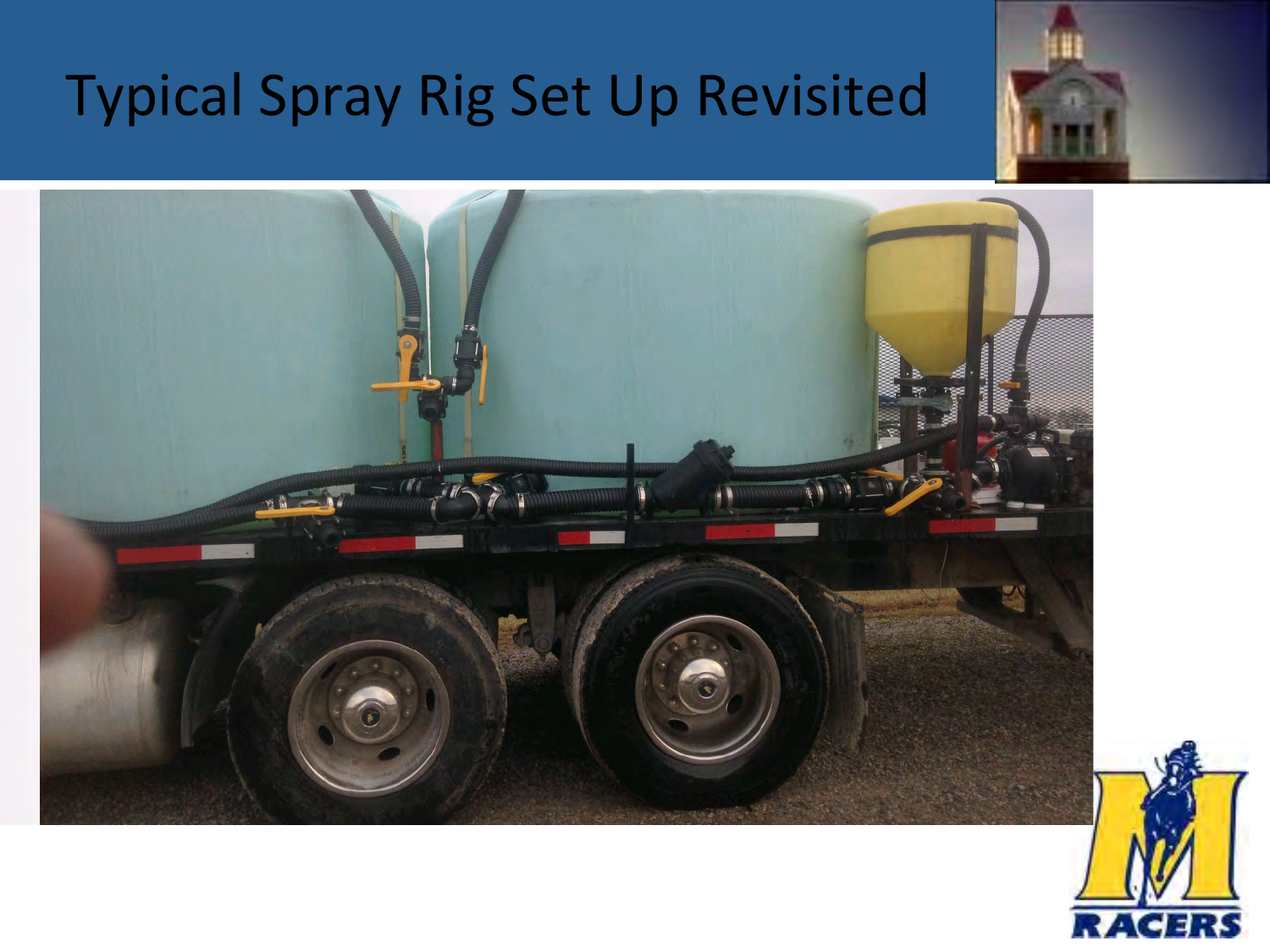# A Better Approach



- Pre-treat water with softening agent prior to exposure to glyphosate
- Recommendation of 1 hour prior to usage
- Never expose glyphosate to water that has not been softened
- Realize an induction tank does create easy fill options but can kill herbicide before it ever gets to the sprayer

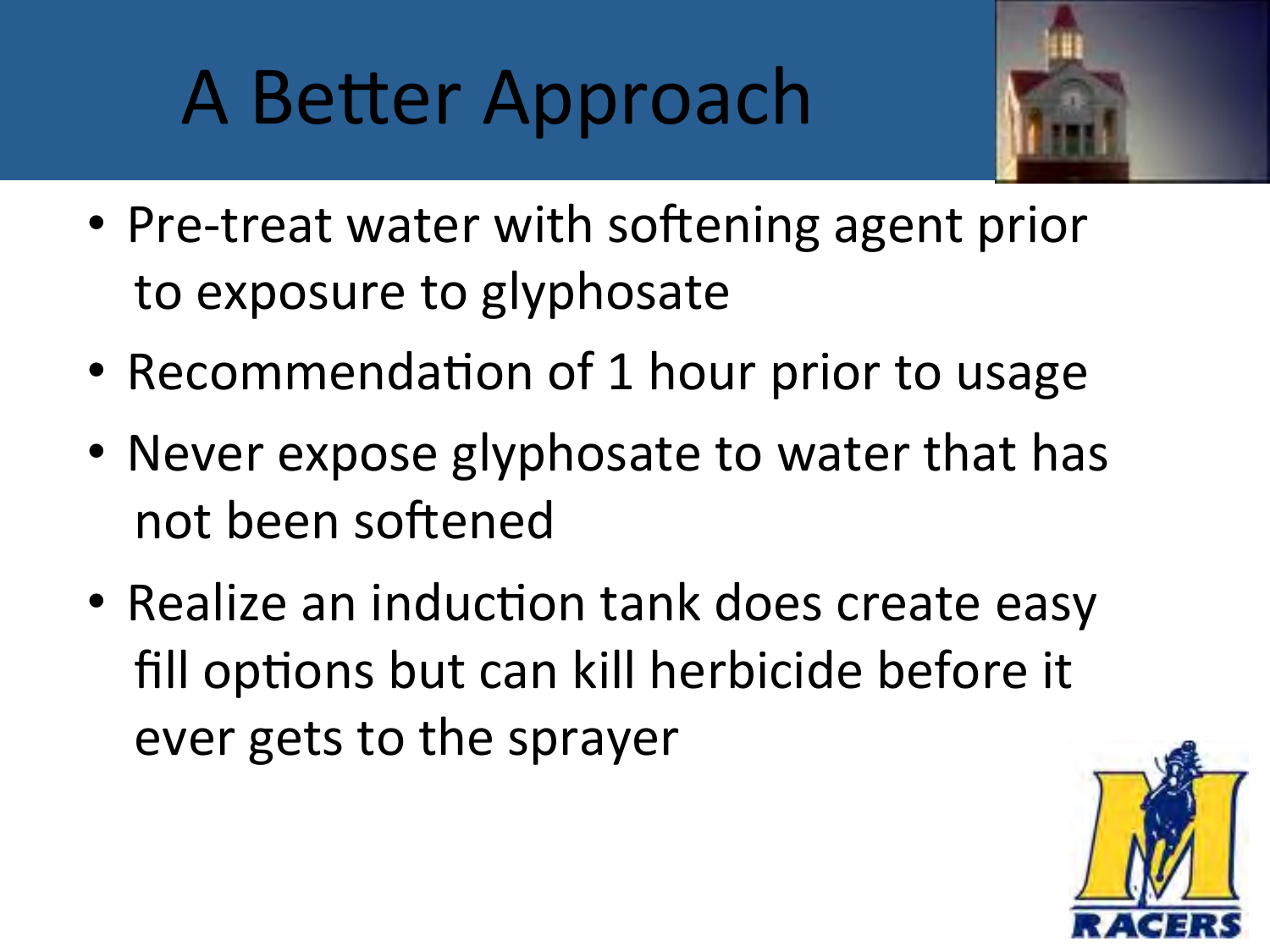# Going Beyond AMS



- Ammonium Sulfate is a water soluble salt that is used as a softening agent
- Not the best approach in acidifying the water
- Has been known to give yield drag in soybeans
- Is there a better approach?

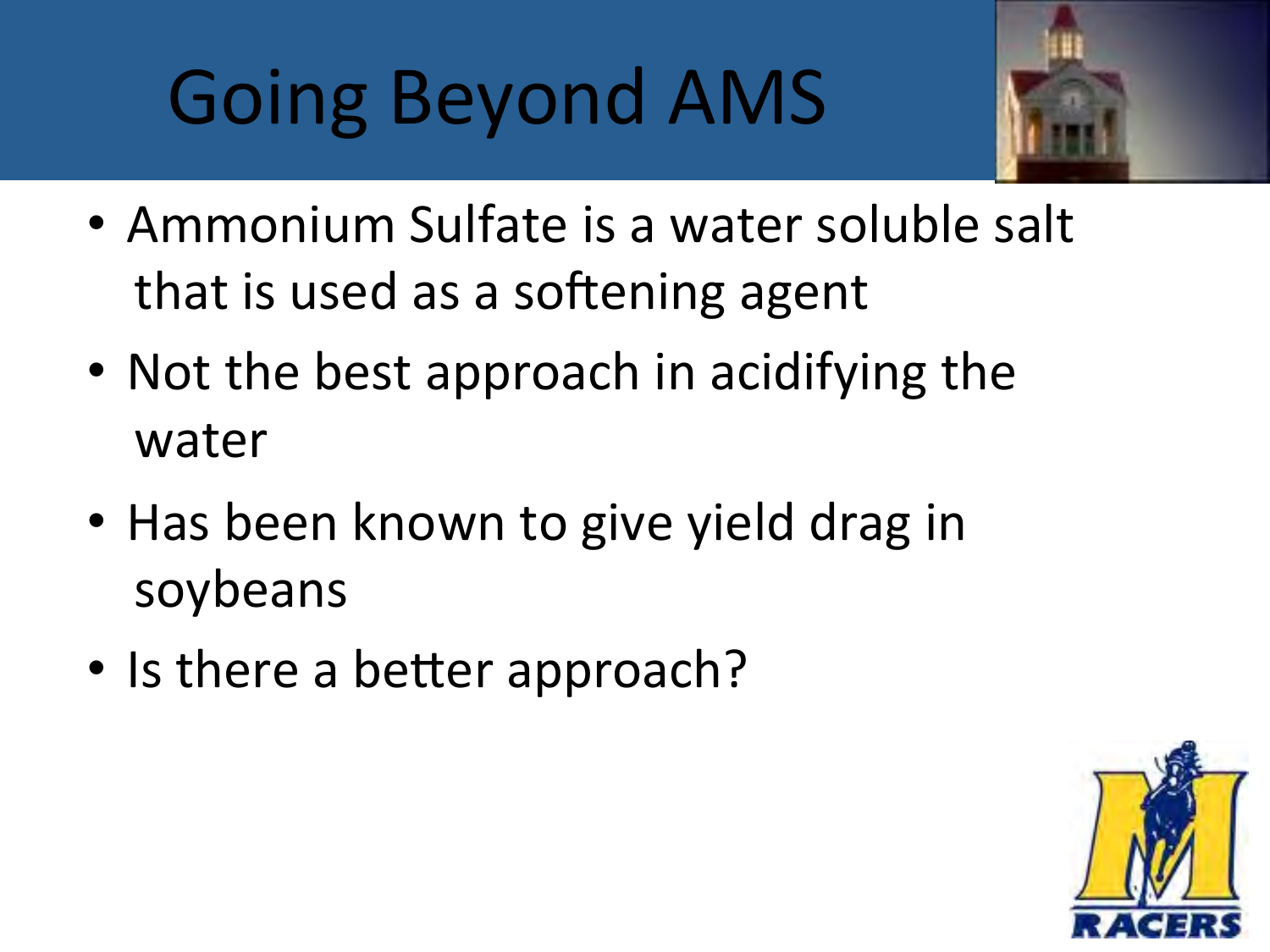# So-Il Boost Plus



- The only AMS alternative that I will back
	- $-$ Scientifically Sound
	- –Proven
	- –The best of the best
- Soften your water the right way with the right product at the right time!



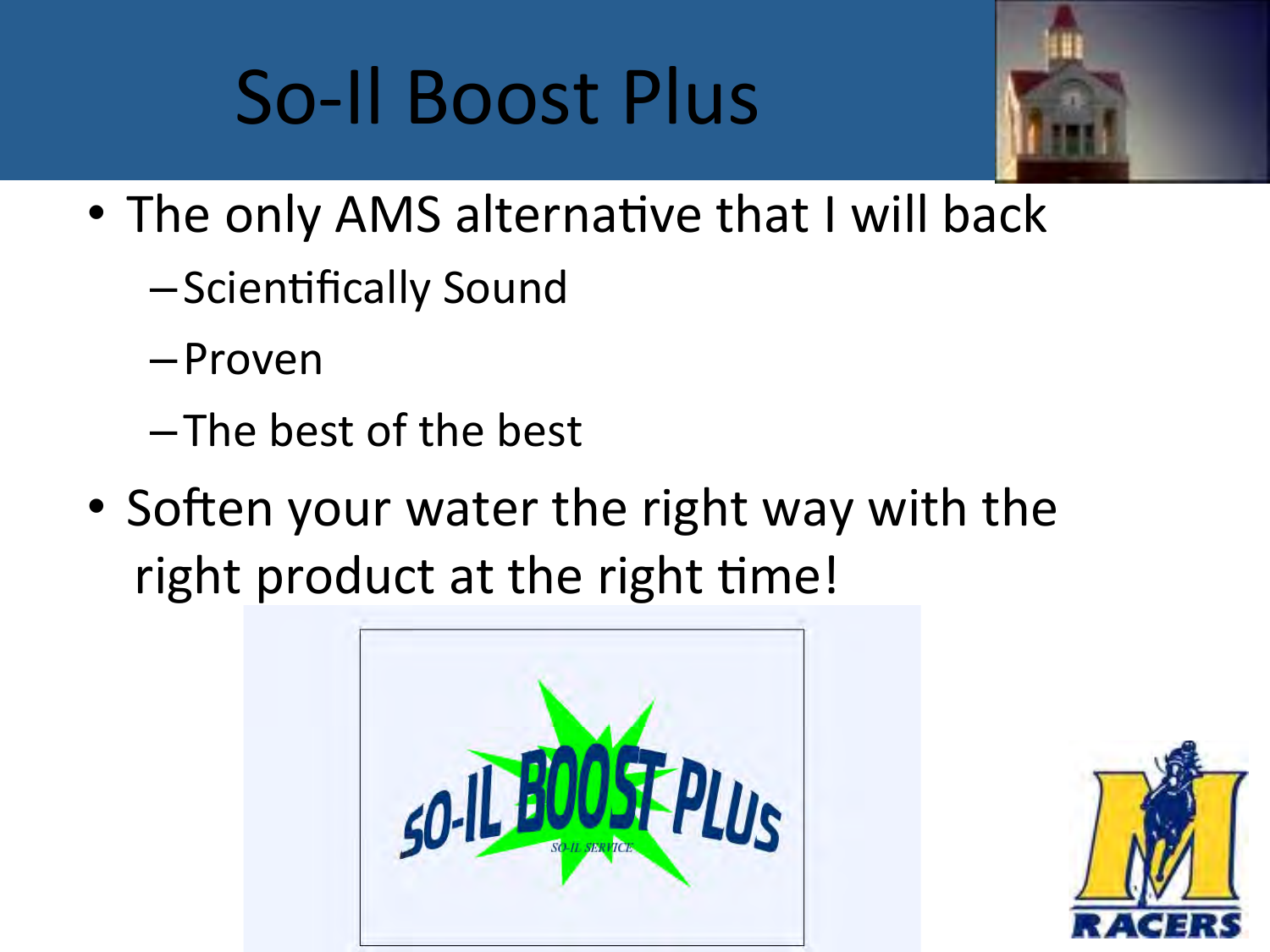# Going Beyond AMS Surfactants



• Surfactants can aid in keeping Organic herbicides soluble in water

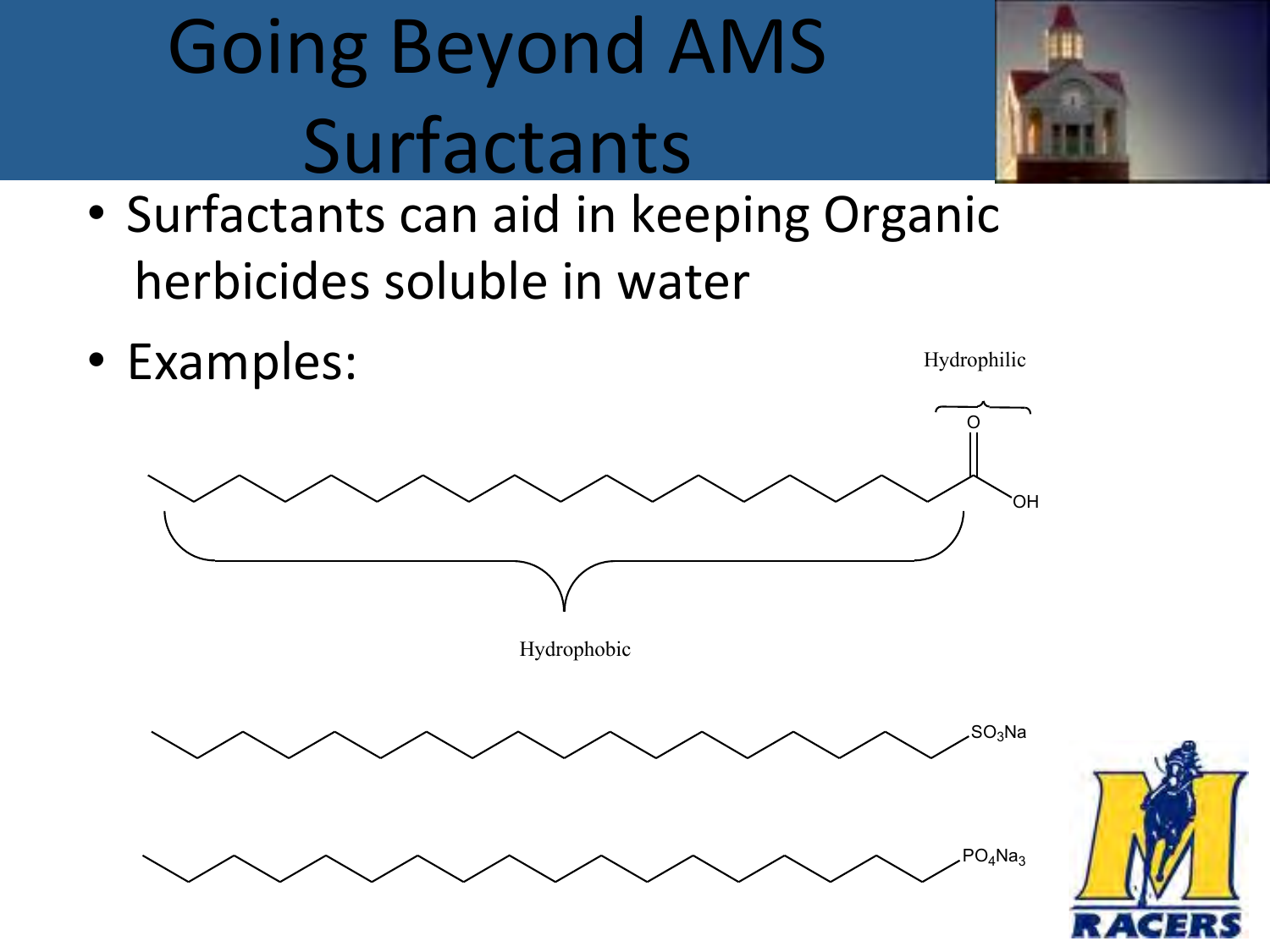### How Surfactants Work





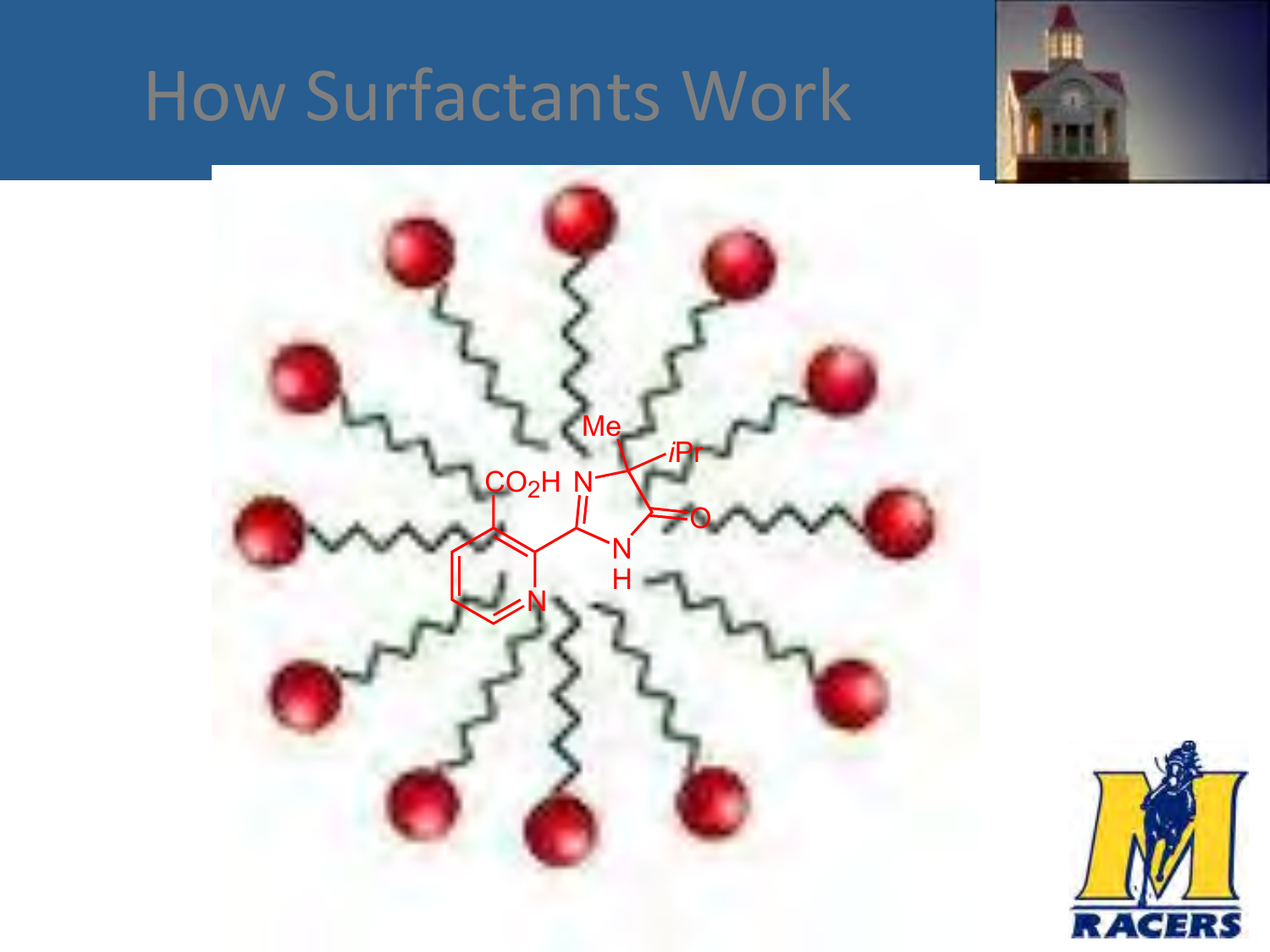# **Plant Based Surfactants**



- MSO (methylated seed oil)
- Soybean oil based